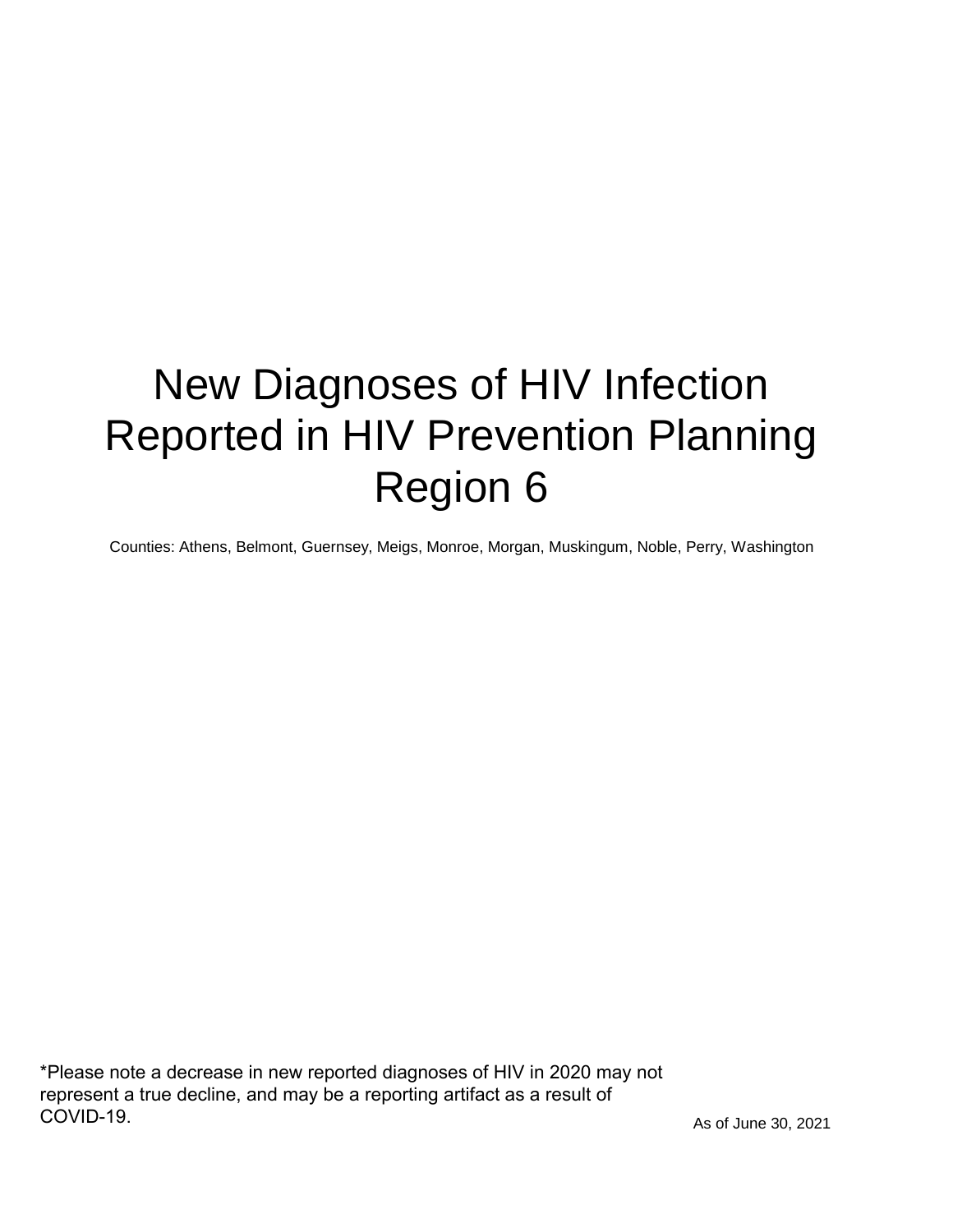#### **Reported new diagnoses of HIV infection in 2020 by disease status and selected characteristics, HIV Prevention Planning Region 6**

|                                              |                   | 2020 diagnosis of HIV |       |                |                       |                | <b>Disease Status</b> |     |             |
|----------------------------------------------|-------------------|-----------------------|-------|----------------|-----------------------|----------------|-----------------------|-----|-------------|
|                                              |                   | infection             |       |                | <b>HIV (not AIDS)</b> |                | HIV & later AIDS      |     | <b>AIDS</b> |
| Characteristic                               | Rate <sup>a</sup> | No.                   | $\%$  | No.            | $\%$                  | No.            | %                     | No. | $\%$        |
| Sex at birth                                 |                   |                       |       |                |                       |                |                       |     |             |
| Males                                        | 5.3               | 11                    | 92%   | 9              | 90%                   | $\overline{c}$ | 100%                  |     |             |
| Females                                      | $\star$           | 1                     | 8%    | 1              | 10%                   |                |                       |     |             |
| Age at diagnosis (yr)                        |                   |                       |       |                |                       |                |                       |     |             |
| $<13$                                        | $\star$           |                       |       |                |                       |                |                       |     |             |
| $13 - 14$                                    |                   |                       |       |                |                       |                |                       |     |             |
| 15-19                                        |                   |                       |       |                |                       |                |                       |     |             |
| 20-24                                        |                   | 1                     | 8%    | 1              | 10%                   |                |                       |     |             |
| 25-29                                        |                   | 3                     | 25%   | 3              | 30%                   |                |                       |     |             |
| 30-34                                        |                   | 1                     | 8%    | 1              | 10%                   |                |                       |     |             |
| 35-39                                        |                   | 2                     | 17%   | 1              | 10%                   | 1              | 50%                   |     |             |
| 40-44                                        |                   | 2                     | 17%   | $\overline{c}$ | 20%                   |                |                       |     |             |
| 45-49                                        |                   | 1                     | 8%    | $\overline{a}$ | $\overline{a}$        | 1              | 50%                   |     |             |
| 50-54                                        |                   | 1                     | 8%    | 1              | 10%                   |                |                       |     |             |
| 55-64                                        |                   | 1                     | 8%    | 1              | 10%                   |                |                       |     |             |
| $65+$                                        |                   |                       |       |                |                       |                |                       |     |             |
| Race/Ethnicity <sup>b</sup>                  |                   |                       |       |                |                       |                |                       |     |             |
| American Indian/Alaska Native                |                   |                       |       |                |                       |                |                       |     |             |
| Asian/Pacific Islander                       |                   |                       |       |                |                       |                |                       |     |             |
| Black/African-American                       |                   | $\overline{2}$        | 17%   | $\mathbf{1}$   | 10%                   | 1              | 50%                   |     |             |
| Hispanic/Latinx                              | $\star$           | ÷,                    |       |                |                       |                |                       |     |             |
| White                                        | 2.6               | 10                    | 83%   | 9              | 90%                   | 1              | 50%                   |     |             |
| Multi-Race                                   |                   |                       |       |                |                       |                |                       |     |             |
| Race/Ethnicity <sup>b</sup> and Sex at birth |                   |                       |       |                |                       |                |                       |     |             |
| American Indian/Alaska Native Males          | $^\star$          |                       |       |                |                       |                |                       |     |             |
| American Indian/Alaska Native Females        |                   |                       |       |                |                       |                |                       |     |             |
| Asian/Pacific Islander Males                 |                   |                       |       |                |                       |                |                       |     |             |
| Asian/Pacific Islander Females               |                   |                       |       |                |                       |                |                       |     |             |
| Black/African-American Males                 |                   | 2                     | 17%   | 1              | 10%                   | 1              | 50%                   |     |             |
| Black/African-American Females               | $\star$           |                       |       |                |                       |                |                       |     |             |
| Hispanic/Latino Males                        | $\star$           |                       |       |                |                       |                |                       |     |             |
| Hispanic/Latina Females                      | $\star$           |                       |       |                |                       |                |                       |     |             |
| <b>White Males</b>                           | 4.7               | 9                     | 75%   | 8              | 80%                   | $\mathbf{1}$   | 50%                   |     |             |
| <b>White Females</b>                         | $\star$           | 1                     | $8\%$ | $\mathbf{1}$   | 10%                   |                |                       |     |             |
| Multi-Race Males                             | $\star$           |                       |       |                |                       |                |                       |     |             |
| Multi-Race Females                           | $^\star$          |                       |       |                |                       |                |                       |     |             |
| <b>Total</b>                                 | 2.9               | 12                    |       | $10\,$         |                       | $\mathbf 2$    |                       |     |             |

Notes:

Reported new diagnoses of HIV infection include persons with a diagnosis of HIV (not AIDS), a diagnosis of HIV and an AIDS diagnosis within 12 months (HIV & later AIDS), and concurrent diagnoses of HIV and AIDS (AIDS) who were residents of Ohio at time of initial diagnosis.

Asterisk (\*) indicates rate not calculated for case count <5 due to unstable rates. Dash (-) indicates no cases were reported for the given category.

<sup>a</sup>The rate is the number of persons with a reported diagnosis of HIV infection per 100,000 population calculated using 2020 U.S. Census estimates.

ᵇ Hispanics/Latinx may be of any race. Persons with a race of American Indian/Alaska Native, Asian/Pacific Islander, Black/African-American, White, or Multi-race are not-Hispanic. Asian/Pacific Islander includes Native Hawaiians.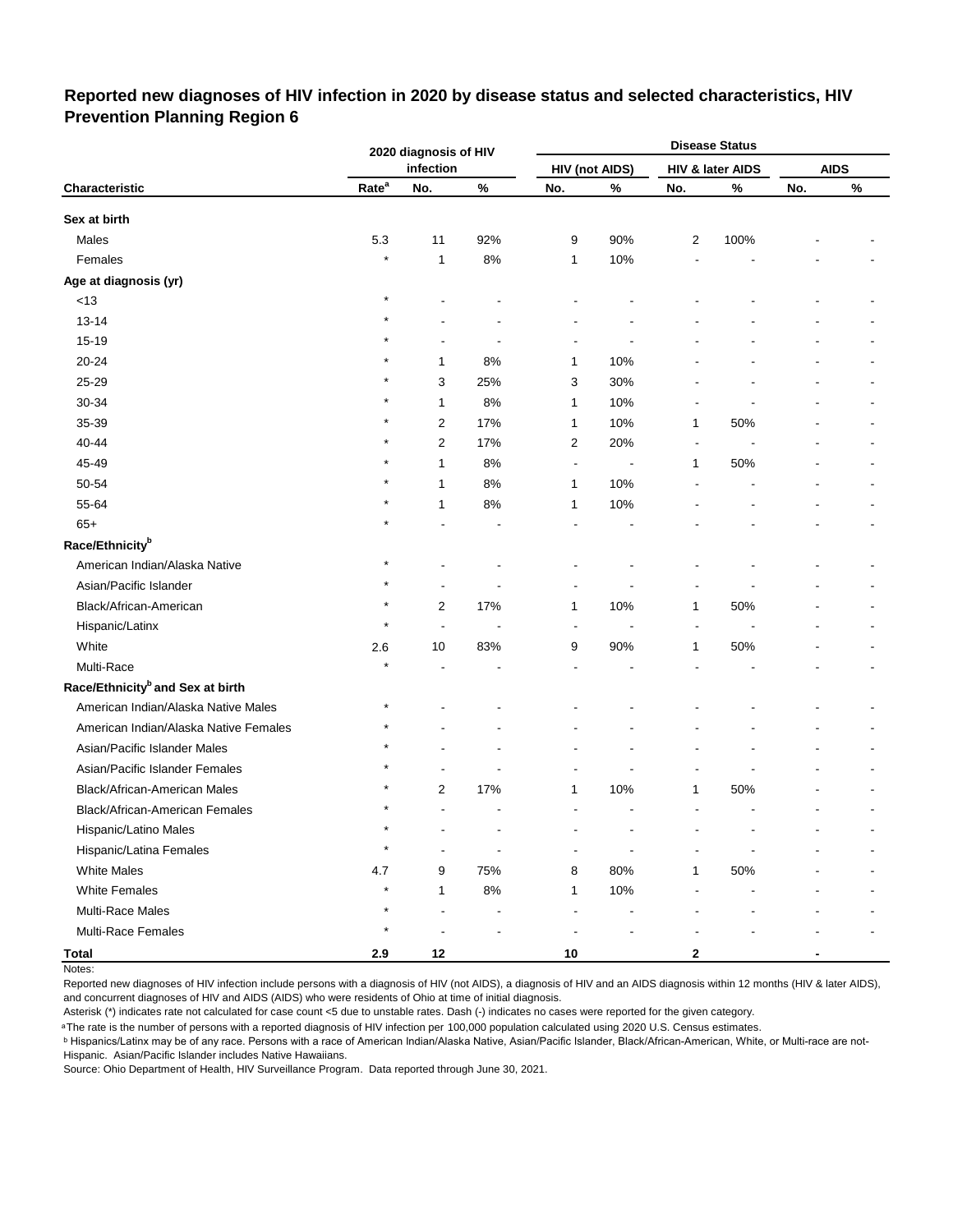#### **Reported new diagnoses of HIV infection in 2020 by disease status and transmission category, HIV Prevention Planning Region 6**

|                                          |                | 2020 diagnosis of    |                          |                       | <b>Disease Status</b>    |                              |     |                          |  |
|------------------------------------------|----------------|----------------------|--------------------------|-----------------------|--------------------------|------------------------------|-----|--------------------------|--|
|                                          |                | <b>HIV infection</b> |                          | <b>HIV (not AIDS)</b> |                          | HIV & later AIDS             |     | <b>AIDS</b>              |  |
| <b>Transmission Category<sup>a</sup></b> | No.            | %                    | No.                      | %                     | No.                      | %                            | No. | %                        |  |
| Male adult or adolescent                 |                |                      |                          |                       |                          |                              |     |                          |  |
| Male-to-male sexual contact              | 8              | 73%                  | 6                        | 67%                   | 2                        | 100%                         |     |                          |  |
| Injection drug use (IDU)                 | 1              | 9%                   | 1                        | 11%                   |                          | $\blacksquare$               |     |                          |  |
| Male-to-male sexual contact and IDU      | $\sim$         | $\blacksquare$       | $\blacksquare$           | $\blacksquare$        | $\sim$                   | $\overline{\phantom{a}}$     | ۰   | ۰                        |  |
| Heterosexual contact                     | 1              | 9%                   | 1                        | 11%                   |                          | $\blacksquare$               | ۰   | $\overline{\phantom{a}}$ |  |
| Other/unknown                            | 1              | 9%                   | 1                        | 11%                   | $\overline{\phantom{a}}$ | $\qquad \qquad \blacksquare$ | ۰   | ۰                        |  |
| Subtotal                                 | 11             | 100%                 | 9                        | 100%                  | $\overline{2}$           | 100%                         |     |                          |  |
| Female adult or adolescent               |                |                      |                          |                       |                          |                              |     |                          |  |
| Injection drug use                       | $\blacksquare$ |                      |                          |                       |                          |                              |     |                          |  |
| Heterosexual contact                     |                |                      | $\overline{\phantom{a}}$ |                       | $\overline{\phantom{0}}$ |                              |     |                          |  |
| Other/unknown                            | 1              | 100%                 | 1                        | 100%                  | $\blacksquare$           | $\overline{a}$               | ۰   | ۰                        |  |
| Subtotal                                 | 1              | 100%                 | 1                        | 100%                  |                          |                              |     |                          |  |
| Child (<13 yrs at diagnosis)             |                |                      |                          |                       |                          |                              |     |                          |  |
| Perinatal                                | $\blacksquare$ |                      |                          |                       |                          |                              |     |                          |  |
| Other/unknown                            |                | ۰                    | $\blacksquare$           | ۰                     | $\overline{\phantom{a}}$ | ۰                            |     |                          |  |
| Subtotal                                 | $\blacksquare$ |                      | $\blacksquare$           | ۰                     | $\blacksquare$           | ۰                            | ۰   |                          |  |
| <b>Total</b>                             | 12             |                      | 10                       |                       | $\mathbf{2}$             |                              |     |                          |  |

#### **Reported new diagnoses of HIV infection in 2020 by disease status and exposure category, HIV Prevention Planning Region 6**

|                                                          |     | 2020 diagnosis of    |                          |                       |        | <b>Disease Status</b>       |     |             |
|----------------------------------------------------------|-----|----------------------|--------------------------|-----------------------|--------|-----------------------------|-----|-------------|
|                                                          |     | <b>HIV infection</b> |                          | <b>HIV (not AIDS)</b> |        | <b>HIV &amp; later AIDS</b> |     | <b>AIDS</b> |
| <b>Exposure Category</b> "                               | No. | %                    | No.                      | %                     | No.    | %                           | No. | %           |
| Male-to-male sexual contact only                         | 8   | 67%                  | 6                        | 60%                   |        | 100%                        |     |             |
| Injection drug use (IDU) only                            |     |                      | $\overline{\phantom{0}}$ |                       | -      |                             |     |             |
| Heterosexual contact only                                |     | 8%                   |                          | 10%                   | -      |                             |     |             |
| Male-to-male sexual contact & IDU                        | -   | -                    | $\sim$                   |                       | $\sim$ | -                           |     |             |
| <b>IDU &amp; Heterosexual contact</b>                    |     | 8%                   |                          | 10%                   | -      | ٠                           |     |             |
| Male-to-male sexual contact & Heterosexual contact       |     | -                    | $\overline{\phantom{0}}$ | -                     | -      |                             |     |             |
| Male-to-male sexual contact & IDU & Heterosexual contact |     |                      |                          |                       |        |                             |     |             |
| Perinatal exposure                                       |     |                      | $\overline{\phantom{0}}$ |                       | $\sim$ |                             |     |             |
| Other/unknown                                            | 2   | 17%                  | 2                        | 20%                   |        |                             |     |             |
| <b>Total</b>                                             | 12  |                      | 10                       |                       |        |                             |     |             |

Notes:

Reported new diagnoses of HIV infection include persons with a diagnosis of HIV (not AIDS), a diagnosis of HIV and an AIDS diagnosis within 12 months (HIV & later AIDS), and concurrent diagnoses of HIV and AIDS (AIDS) who were residents of Ohio at time of initial diagnosis.

Dash (-) indicates no cases were reported for the given category.

a Transmission categories are mutually exclusive, hierarchical risk categories determined by the CDC and system-calculated using sex at birth and risk factor history to determine mode of transmission. A person with multiple risks is only represented in the highest category based on the CDC hierarchical algorithm. Thus, transgender women are included in the male-to-male sexual contact transmission category if assigned male at birth and risk factor history indicates sex with males. Please note this is for the categorization of HIV transmission categories only and not to describe sexual orientation.

**b** Exposure categories are mutually exclusive risk categories. All possible combinations of risks are represented among exposure categories. A person with multiple risks is represented in the exposure category identifying all the reported ways in which that person may have been exposed to HIV.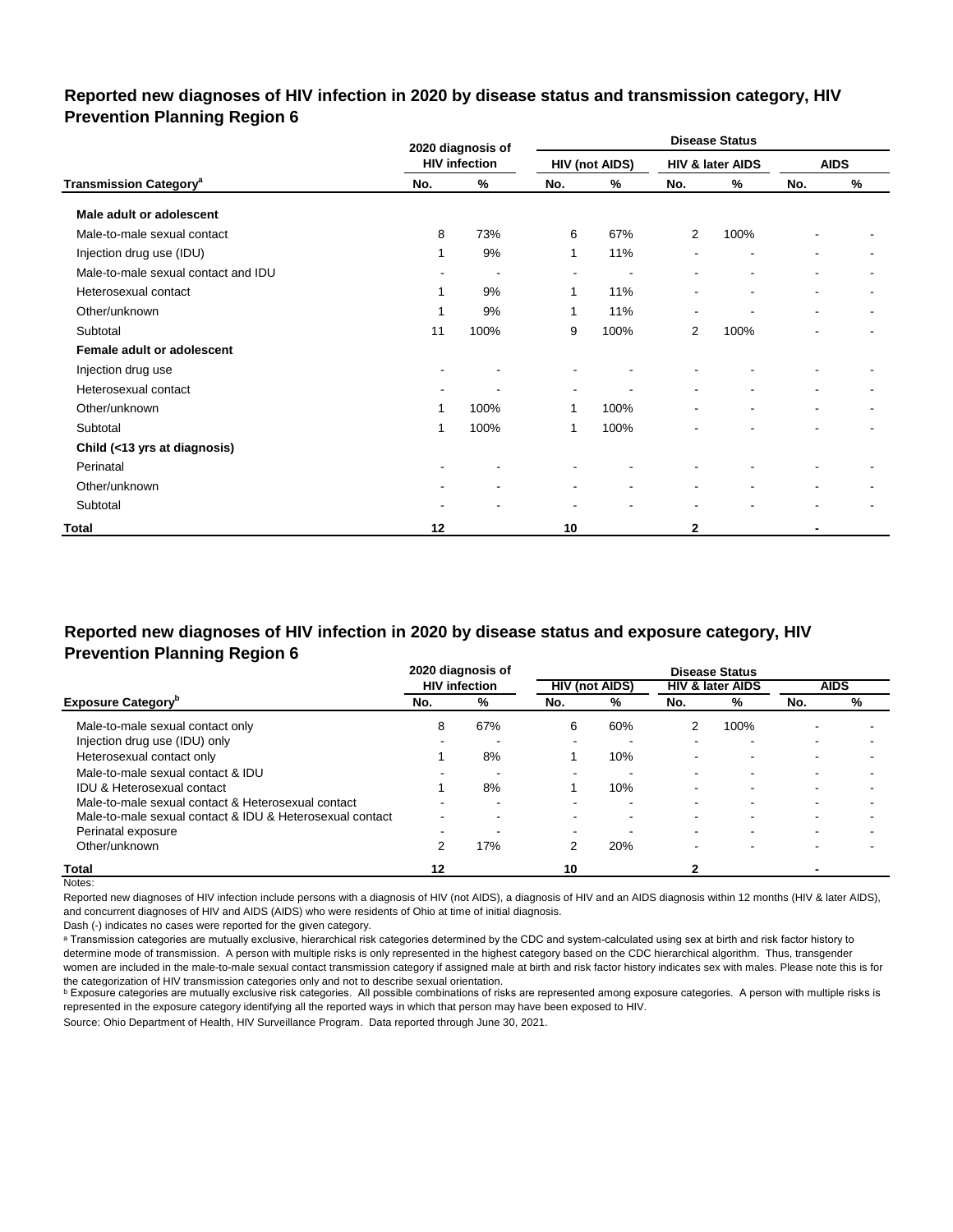|                       | American Indian/Alaska Native |                          |        | <b>Asian/Pacific Islander</b> |                          |   | <b>Black/African-American</b> |        |                          |                   | <b>Hispanic/Latinx<sup>ª</sup></b> |   |                   | White |     |                   | <b>Multi-Race</b> |   |
|-----------------------|-------------------------------|--------------------------|--------|-------------------------------|--------------------------|---|-------------------------------|--------|--------------------------|-------------------|------------------------------------|---|-------------------|-------|-----|-------------------|-------------------|---|
| Age at diagnosis (yr) | Rate <sup>b</sup>             | No.                      | %      | <b>Rate</b> <sup>b</sup>      | No.                      | % | <b>Rate</b> <sup>b</sup>      | No.    | %                        | Rate <sup>b</sup> | No.                                | % | Rate <sup>p</sup> | No.   | %   | Rate <sup>b</sup> | No.               | % |
| < 13                  | $\star$                       |                          |        |                               |                          |   |                               |        |                          |                   |                                    |   |                   |       |     |                   |                   |   |
| $13 - 14$             |                               | $\overline{\phantom{0}}$ | $\sim$ |                               | $\overline{\phantom{a}}$ |   |                               |        | $\overline{\phantom{a}}$ |                   |                                    |   |                   |       |     |                   |                   |   |
| $15 - 19$             |                               | $\blacksquare$           | $\sim$ |                               | $\overline{\phantom{a}}$ |   |                               |        | $\overline{\phantom{a}}$ | *                 |                                    |   |                   |       |     |                   |                   |   |
| $20 - 24$             |                               |                          | $\sim$ |                               |                          |   |                               |        | . .                      | *                 |                                    |   |                   |       | 10% | $\star$           |                   |   |
| $25 - 29$             |                               | $\overline{\phantom{a}}$ | $\sim$ |                               | $\sim$                   |   |                               |        | 50%                      | *                 | $\sim$                             |   |                   | ົ     | 20% | $\star$           |                   |   |
| 30-34                 |                               |                          | $\sim$ |                               |                          |   |                               |        | -                        |                   |                                    |   |                   |       | 10% | $\star$           |                   |   |
| 35-39                 |                               | $\,$ $\,$                | $\sim$ | $\star$                       | $\sim$                   |   | $\ast$                        |        | 50%                      | $\star$           |                                    |   | $\star$           |       | 10% | $\star$           |                   |   |
| 40-44                 |                               |                          | $\sim$ |                               | $\overline{\phantom{0}}$ |   |                               |        | . .                      |                   |                                    |   |                   | າ     | 20% | $\star$           |                   |   |
| 45-49                 |                               | $\overline{\phantom{0}}$ | $\sim$ |                               | $\sim$                   |   |                               | $\sim$ | $\overline{\phantom{a}}$ |                   | $\sim$                             |   |                   |       | 10% | $\star$           |                   |   |
| 50-54                 |                               |                          | $\sim$ |                               |                          |   |                               |        | $\,$ $\,$                |                   |                                    |   |                   |       | 10% | $\star$           |                   |   |
| 55-64                 |                               |                          | $\sim$ |                               | $\overline{\phantom{0}}$ |   |                               |        | $\overline{\phantom{a}}$ |                   |                                    |   |                   |       | 10% | $\star$           |                   |   |
| $65+$                 |                               |                          | $\sim$ |                               | $\overline{\phantom{a}}$ |   |                               |        | $\overline{\phantom{a}}$ | $\star$           |                                    |   |                   |       |     | ≁                 |                   |   |
| Total                 |                               |                          |        |                               |                          |   |                               |        |                          | $\ast$            |                                    |   | 2.6               | 10    |     |                   |                   |   |

Reported new diagnoses of HIV infection include persons with a diagnosis of HIV (not AIDS), a diagnosis of HIV and an AIDS diagnosis within 12 months (HIV & later AIDS), and concurrent diagnoses of HIV and AIDS (AIDS) who of initial diagnosis.

|                                           |                                            |   |                                  |                          |                                   |                          | 2020 diagnosis of HIV infection  |                          |                          |      |                          |   |
|-------------------------------------------|--------------------------------------------|---|----------------------------------|--------------------------|-----------------------------------|--------------------------|----------------------------------|--------------------------|--------------------------|------|--------------------------|---|
|                                           | American<br>Indian/Alaska<br><b>Native</b> |   | <b>Asian/Pacific</b><br>Islander |                          | <b>Black/African-</b><br>American |                          | Hispanic/<br>Latinx <sup>a</sup> |                          | White                    |      | <b>Multi-Race</b>        |   |
| <b>Transmission Category</b> <sup>c</sup> | No.                                        | % | No.                              | %                        | No.                               | %                        | No.                              | %                        | No.                      | %    | No.                      | % |
| Male adult or adolescent                  |                                            |   |                                  |                          |                                   |                          |                                  |                          |                          |      |                          |   |
| Male-to-male sexual contact               | $\,$ $\,$                                  |   | $\sim$                           | $\overline{\phantom{a}}$ | $\mathbf{2}$                      | 100%                     | $\blacksquare$                   | $\overline{\phantom{a}}$ | 6                        | 67%  |                          |   |
| Injection drug use (IDU)                  |                                            |   | $\sim$                           | $\overline{\phantom{a}}$ | $\,$                              |                          | $\blacksquare$                   | $\,$ $\,$                |                          | 11%  |                          |   |
| Male-to-male sexual contact and IDU       | $\sim$                                     |   | $\sim$                           | $\overline{\phantom{a}}$ | $\sim$                            | $\overline{\phantom{a}}$ | $\blacksquare$                   | $\overline{\phantom{a}}$ |                          |      | $\sim$                   |   |
| Heterosexual contact                      | $\overline{\phantom{a}}$                   |   | $\sim$                           | $\overline{\phantom{a}}$ | $\sim$                            | $\overline{\phantom{a}}$ | $\blacksquare$                   | $\,$ $\,$                |                          | 11%  | $\,$                     |   |
| Other/unknown                             |                                            |   | $\sim$                           |                          |                                   |                          |                                  | $\,$ $\,$                |                          | 11%  |                          |   |
| Subtotal                                  | $\sim$                                     |   | $\sim$                           | $\overline{\phantom{a}}$ | $2^{\circ}$                       | 100%                     | $\overline{\phantom{0}}$         | $\overline{\phantom{a}}$ | 9                        | 100% | $\overline{\phantom{0}}$ |   |
| Female adult or adolescent                |                                            |   |                                  |                          |                                   |                          |                                  |                          |                          |      |                          |   |
| Injection drug use                        | $\overline{\phantom{a}}$                   |   | $\sim$                           | $\overline{\phantom{a}}$ | $\sim$                            |                          | $\blacksquare$                   | $\overline{\phantom{a}}$ |                          |      |                          |   |
| Heterosexual contact                      | $\sim$                                     |   | $\sim$                           | $\overline{\phantom{a}}$ | $\sim$                            | $\blacksquare$           | $\blacksquare$                   | $\overline{\phantom{a}}$ |                          |      |                          |   |
| Other/unknown                             | $\overline{\phantom{a}}$                   |   | $\sim$                           | $\overline{\phantom{a}}$ | $\,$                              | $\blacksquare$           | $\overline{\phantom{a}}$         | $\overline{\phantom{a}}$ |                          | 100% | $\,$                     |   |
| Subtotal                                  | $\overline{\phantom{0}}$                   |   | $\sim$                           |                          | $\sim$                            |                          | $\blacksquare$                   | $\overline{\phantom{a}}$ |                          | 100% | $\overline{\phantom{0}}$ |   |
| Child (<13 yrs at diagnosis)              |                                            |   |                                  |                          |                                   |                          |                                  |                          |                          |      |                          |   |
| Perinatal                                 |                                            |   |                                  |                          |                                   |                          |                                  |                          |                          |      |                          |   |
| Other/unknown                             | $\overline{\phantom{a}}$                   |   | $\sim$                           | $\overline{\phantom{a}}$ | $\sim$                            | $\overline{\phantom{a}}$ | $\blacksquare$                   | $\overline{\phantom{a}}$ | $\overline{\phantom{a}}$ |      | $\overline{\phantom{a}}$ |   |
| Subtotal                                  | $\,$ $\,$                                  |   | $\sim$                           |                          | $\blacksquare$                    | $\,$ $\,$                | $\blacksquare$                   | $\overline{\phantom{a}}$ |                          |      |                          |   |
| <b>Total</b>                              |                                            |   | $\overline{\phantom{a}}$         |                          | $\mathbf{2}$                      |                          |                                  |                          | 10                       |      | ٠                        |   |

© Transmission categories are mutually exclusive, hierarchical risk categories determined by the CDC and system-calculated using sex at birth and risk factor history to determine mode of transmission. A person with multip highest category based on the CDC hierarchical algorithm. Thus, transgender women are included in the male-to-male sexual contact transmission category if assigned male at birth and risk factor history indicates sex with m categorization of HIV transmission categories only and not to describe sexual orientation.

#### **Reported new diagnoses of HIV infection in 2020 by race/ethnicity and age at diagnosis, HIV Prevention Planning Region 6**

d Exposure categories are mutually exclusive risk categories. All possible combinations of risks are represented among exposure categories. A person with multiple risks is represented in the exposure category identifying a person may have been exposed to HIV.

#### **2020 diagnosis of HIV infection**

Source: Ohio Department of Health, HIV Surveillance Program. Data reported through June 30, 2021.

#### **Reported new diagnoses of HIV infection in 2020 by race/ethnicity and transmission category, HIV Prevention Planning Region 6**

|                                                          |                                            |        |                                                                                                           |                          |        |                          | 2020 diagnosis of HIV infection |                          |        |     |                          |        |
|----------------------------------------------------------|--------------------------------------------|--------|-----------------------------------------------------------------------------------------------------------|--------------------------|--------|--------------------------|---------------------------------|--------------------------|--------|-----|--------------------------|--------|
|                                                          | American<br>Indian/Alaska<br><b>Native</b> |        | <b>Black/African-</b><br><b>Asian/Pacific</b><br>Hispanic/<br>American<br>Islander<br>Latinx <sup>a</sup> |                          |        |                          |                                 |                          | White  |     | <b>Multi-Race</b>        |        |
| <b>Exposure Category<sup>d</sup></b>                     | No.                                        | %      | No.                                                                                                       | %                        | No.    | %                        | No.                             | ℅                        | No.    |     | No.                      | %      |
| Male-to-male sexual contact only                         |                                            |        | $\sim$                                                                                                    |                          | 2      | 100%                     | $\sim$                          |                          | 6      | 60% |                          |        |
| Injection drug use (IDU) only                            | $\overline{\phantom{a}}$                   |        | $\sim$                                                                                                    | -                        |        |                          | $\sim$                          | . .                      | $\sim$ |     |                          |        |
| Heterosexual contact only                                | $\blacksquare$                             | $\sim$ | $\overline{\phantom{a}}$                                                                                  | $\overline{\phantom{a}}$ |        | $\overline{\phantom{a}}$ | $\,$ $\,$                       |                          |        | 10% |                          |        |
| Male-to-male sexual contact & IDU                        | $\sim$                                     | $\sim$ | $\sim$                                                                                                    | . .                      |        |                          | $\sim$                          |                          |        |     |                          | $\sim$ |
| <b>IDU &amp; Heterosexual contact</b>                    | $\sim$                                     |        | $\sim$                                                                                                    | . .                      |        |                          | $\overline{\phantom{0}}$        |                          |        | 10% | $\overline{\phantom{a}}$ | $\sim$ |
| Male-to-male sexual contact & Heterosexual contact       |                                            |        | $\sim$                                                                                                    |                          |        |                          | $\blacksquare$                  |                          |        |     |                          |        |
| Male-to-male sexual contact & IDU & Heterosexual contact | $\overline{\phantom{a}}$                   | . .    | $\sim$                                                                                                    | $\overline{\phantom{a}}$ |        |                          | $\overline{\phantom{0}}$        |                          |        |     |                          |        |
| Perinatal exposure                                       | $\sim$                                     | $\sim$ | $\sim$                                                                                                    | $\overline{\phantom{a}}$ | $\sim$ | . .                      | $\sim$                          | $\overline{\phantom{a}}$ | $\sim$ |     |                          | $\sim$ |
| Other/unknown                                            | $\sim$                                     |        | $\sim$                                                                                                    | -                        | $\sim$ | -                        | $\sim$                          | . .                      | 2      | 20% |                          |        |
| Total                                                    |                                            |        |                                                                                                           |                          |        |                          | -                               |                          | 10     |     |                          |        |
| Notes:                                                   |                                            |        |                                                                                                           |                          |        |                          |                                 |                          |        |     |                          |        |

#### **Reported new diagnoses of HIV infection in 2020 by race/ethnicity and exposure category, HIV Prevention Planning Region 6**

Asterisk (\*) indicates rate not calculated because census data unavailable or for case count <5 due to unstable rates. Dash (-) indicates no cases were reported for the given category.

a Hispanics/Latinx may be of any race. Persons with a race of American Indian/Alaska Native, Asian/Pacific Islander, Black/African-American, White, or Multi-race are not-Hispanic. Asian/Pacific Islander includes Native Haw

ᵇ The rate is the number of persons with a reported diagnosis of HIV infection per 100,000 population calculated using 2020 U.S. Census estimates.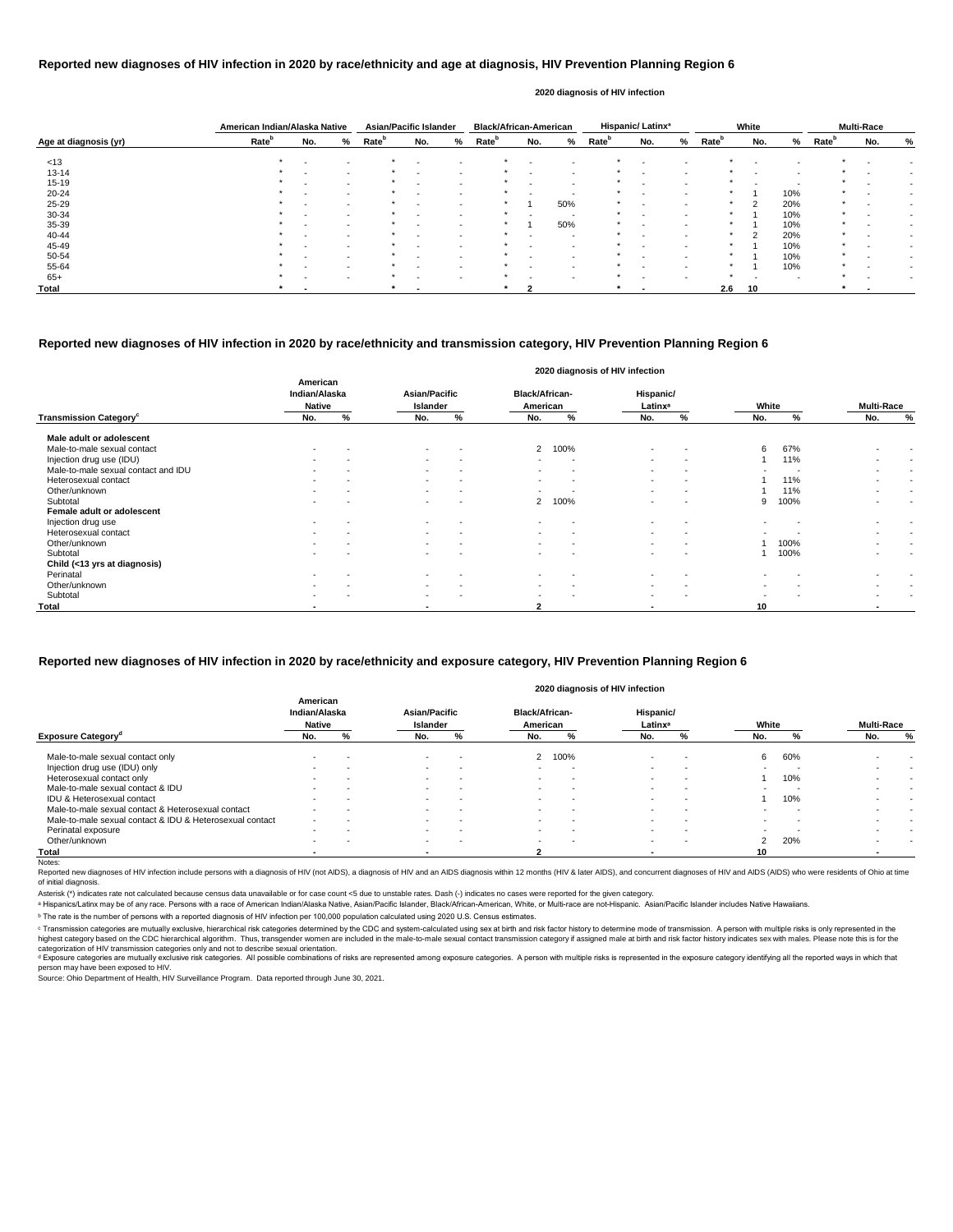# **Trends in reported new diagnoses of HIV infection by year of diagnosis (2016-2020) and cumulative diagnoses by selected characteristics, HIV Prevention Planning Region 6**

|                                              |                   | 2016         |      | 2017              |                | 2018           |                   | 2019                    |      | 2020              |                |        | Cumulative<br><b>Diagnoses</b> |                |        |                |         |
|----------------------------------------------|-------------------|--------------|------|-------------------|----------------|----------------|-------------------|-------------------------|------|-------------------|----------------|--------|--------------------------------|----------------|--------|----------------|---------|
| Characteristic                               | Rate <sup>a</sup> | No.          | $\%$ | Rate <sup>a</sup> | No.            | $\%$           | Rate <sup>a</sup> | No.                     | $\%$ | Rate <sup>a</sup> | No.            | $\%$   | Rate <sup>a</sup>              | No.            | $\%$   | No.            | $\%$    |
| Sex at birth                                 |                   |              |      |                   |                |                |                   |                         |      |                   |                |        |                                |                |        |                |         |
| Males                                        | 2.8               | 6            | 67%  | 4.3               | 9              | 69%            | 2.4               | 5                       | 71%  | 4.3               | 9              | 75%    | 5.3                            | 11             | 92%    | 395            | 81%     |
| Females                                      | $\star$           | 3            | 33%  | $\star$           | $\overline{4}$ | 31%            | $\star$           | $\overline{2}$          | 29%  | $\star$           | 3              | 25%    | $\star$                        | $\mathbf 1$    | 8%     | 92             | 19%     |
| Age at diagnosis (yr)                        |                   |              |      |                   |                |                |                   |                         |      |                   |                |        |                                |                |        |                |         |
| $<13$                                        |                   |              |      |                   |                |                |                   |                         |      |                   |                |        |                                |                |        | 6              | 1%      |
| 13-14                                        |                   |              |      |                   |                |                |                   |                         |      |                   |                |        |                                |                |        | $\overline{2}$ | $< 1\%$ |
| 15-19                                        |                   |              |      |                   |                |                |                   |                         |      |                   |                |        |                                |                |        | 7              | 1%      |
| 20-24                                        |                   | 4            | 44%  |                   | 4              | 31%            |                   |                         | 14%  |                   | 1              | 8%     |                                |                | 8%     | 53             | 11%     |
| 25-29                                        |                   |              | 11%  | $\ast$            | 4              | 31%            |                   |                         |      |                   | $\mathbf{1}$   | 8%     |                                | 3              | 25%    | 77             | 16%     |
| 30-34                                        |                   |              | 11%  |                   |                |                |                   | 2                       | 29%  |                   |                |        |                                |                | 8%     | 80             | 16%     |
| 35-39                                        |                   |              |      |                   | 3              | 23%            |                   | 1                       | 14%  |                   | 3              | 25%    |                                | 2              | 17%    | 86             | 18%     |
| 40-44                                        |                   |              |      |                   |                | 8%             |                   |                         |      |                   | 4              | 33%    |                                | $\overline{c}$ | 17%    | 70             | 14%     |
| 45-49                                        |                   | 2            | 22%  | $\ast$            | -1             | 8%             |                   | 3                       | 43%  |                   | $\overline{2}$ | 17%    |                                |                | 8%     | 48             | 10%     |
| 50-54                                        |                   |              |      |                   |                |                |                   |                         |      | $\star$           |                |        | $\ast$                         |                | 8%     | 25             | 5%      |
| 55-64                                        |                   |              | 11%  |                   |                |                |                   |                         |      |                   | 1              | 8%     |                                |                | 8%     | 25             | $5\%$   |
| $65+$                                        |                   |              |      |                   |                |                |                   |                         |      |                   |                |        |                                |                |        | 8              | $2\%$   |
| Race/Ethnicity <sup>b</sup>                  |                   |              |      |                   |                |                |                   |                         |      |                   |                |        |                                |                |        |                |         |
| American Indian/Alaska Native                |                   |              |      |                   |                |                |                   |                         |      |                   |                |        |                                |                |        |                |         |
| Asian/Pacific Islander                       |                   |              |      |                   |                |                |                   |                         |      |                   |                |        |                                |                |        |                |         |
| Black/African-American                       |                   |              |      |                   |                | 8%             |                   |                         | 14%  |                   | $\overline{2}$ | 17%    |                                | $\overline{2}$ | 17%    | 39             | $8%$    |
| Hispanic/Latinx                              |                   |              | 11%  |                   | -1             | 8%             |                   |                         |      |                   |                |        |                                |                |        | 14             | 3%      |
| White                                        | 2.0               | 8            | 89%  | 2.5               | 10             | 77%            | 1.5               | 6                       | 86%  | 2.3               | 9              | 75%    | 2.6                            | 10             | 83%    | 421            | 86%     |
| Multi-Race                                   |                   |              |      | $\star$           | -1             | 8%             |                   |                         |      |                   | 1              | $8\%$  |                                |                |        | 9              | 2%      |
| Unknown                                      |                   |              |      | $\star$           |                |                |                   |                         |      |                   |                |        |                                |                |        | 4              | 1%      |
| Race/Ethnicity <sup>b</sup> and Sex at birth |                   |              |      |                   |                |                |                   |                         |      |                   |                |        |                                |                |        |                |         |
| American Indian/Alaska Native Males          |                   |              |      |                   |                |                |                   |                         |      |                   |                |        |                                |                |        |                |         |
| American Indian/Alaska Native Females        |                   |              |      |                   |                |                |                   |                         |      |                   |                |        |                                |                |        |                |         |
| Asian/Pacific Islander Males                 |                   |              |      |                   |                |                |                   |                         |      |                   |                |        |                                |                |        |                |         |
| Asian/Pacific Islander Females               |                   |              |      |                   |                |                |                   |                         |      |                   |                |        |                                |                |        |                |         |
| Black/African-American Males                 |                   |              |      |                   |                |                |                   |                         |      |                   | -1             | 8%     |                                | $\overline{c}$ | 17%    | 23             | 5%      |
| Black/African-American Females               |                   |              |      |                   |                | 8%             |                   |                         | 14%  |                   | $\mathbf 1$    | 8%     | $\star$                        |                |        | 16             | 3%      |
| Hispanic/Latino Males                        | $\star$           | $\mathbf{1}$ | 11%  | $\star$           | $\mathbf{1}$   | $8\%$          |                   |                         |      |                   |                |        |                                |                |        | 11             | 2%      |
| Hispanic/Latina Females                      | $\star$           |              |      | $\star$           |                | $\blacksquare$ | $\star$           |                         |      | $\star$           |                |        |                                |                |        | 3              | 1%      |
| White Males                                  | $2.5\,$           | 5            | 56%  | $3.6\,$           | 7              | 54%            | $2.6\,$           | 5                       | 71%  | 4.1               | 8              | 67%    | 4.7                            | 9              | 75%    | 351            | 72%     |
| White Females                                |                   | 3            | 33%  | $\star$           | 3              | 23%            |                   | 1                       | 14%  |                   | $\mathbf{1}$   | $8\%$  |                                | 1              | $8\%$  | 70             | 14%     |
| Multi-Race Males                             |                   |              |      |                   | $\mathbf 1$    | $8\%$          |                   |                         |      |                   |                | $\sim$ |                                |                | $\sim$ | 8              | $2\%$   |
| Multi-Race Females                           |                   |              |      | $\star$           |                |                |                   |                         |      |                   | $\mathbf{1}$   | $8\%$  |                                |                |        | 1              | $< 1\%$ |
| Unknown                                      |                   |              |      |                   |                |                |                   |                         |      |                   |                |        |                                |                |        | 4              | 1%      |
| <b>Total</b>                                 | $2.1$             | 9            |      | 3.1               | 13             |                | $1.7$             | $\overline{\mathbf{r}}$ |      | 2.9               | 12             |        | 2.9                            | 12             |        | 487            |         |

**Diagnoses of HIV Infection by Year**

Reported new diagnoses of HIV infection include persons with a diagnosis of HIV (not AIDS), a diagnosis of HIV and an AIDS diagnosis within 12 months (HIV & later AIDS), and concurrent diagnoses of HIV and AIDS (AIDS) who were residents of Ohio at time of initial diagnosis. Diagnoses of HIV infection by year (2016-2020) represent all reported cases diagnosed in each year; cumulative diagnoses represent all reported HIV and/or AIDS cases diagnosed since the beginning of the epidemic through 2020.

Asterisk (\*) indicates rate not calculated for case count <5 due to unstable rates. Dash (-) indicates no cases were reported for the given category.

 $\,{}^{\rm a}$  The rate is the number of persons with a reported diagnosis of HIV infection per 100,000 population calculated using U.S. Census estimates for that year.

ᵇ Hispanics/Latinx may be of any race. Persons with a race of American Indian/Alaska Native, Asian/Pacific Islander, Black/African-American, White, or Multi-race are not-Hispanic. Asian/Pacific Islander includes Native Hawaiians.

Source: Ohio Department of Health, HIV Surveillance Program. Data reported through June 30, 2021.

Notes: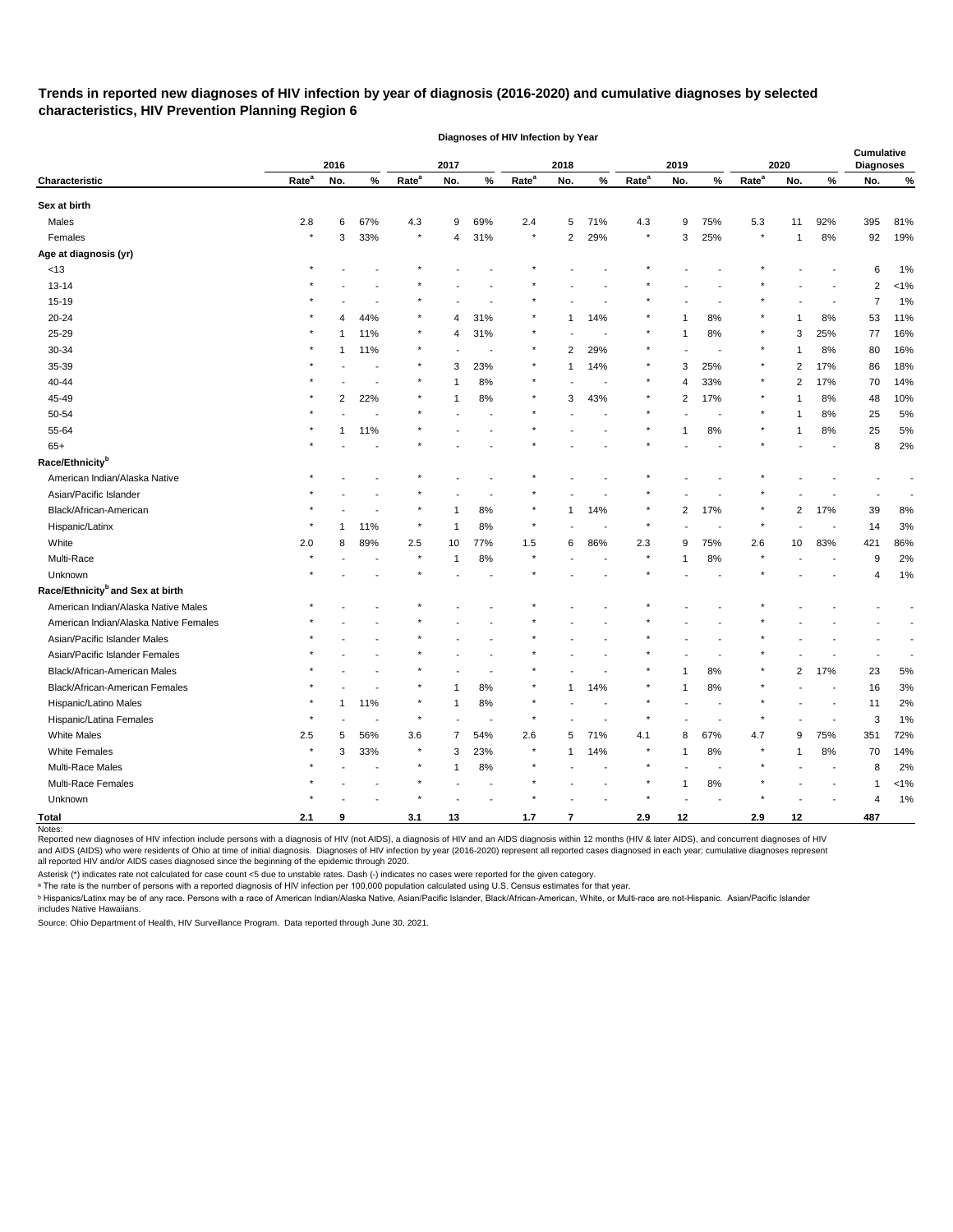# **Trends in reported new diagnoses of HIV infection by year of diagnosis (2016-2020) and cumulative diagnoses by transmission category, HIV Prevention Planning Region 6**

**Diagnoses of HIV Infection by Year**

|                                          |                | 2016                     | 2017   |        | 2018                     |                          | 2019                     |      | 2020                     |                          | Cumulative<br><b>Diagnoses</b> |      |
|------------------------------------------|----------------|--------------------------|--------|--------|--------------------------|--------------------------|--------------------------|------|--------------------------|--------------------------|--------------------------------|------|
| <b>Transmission Category<sup>a</sup></b> | No.            | %                        | No.    | %      | No.                      | %                        | No.                      | %    | No.                      | %                        | No.                            | %    |
| Male adult or adolescent                 |                |                          |        |        |                          |                          |                          |      |                          |                          |                                |      |
| Male-to-male sexual contact              | 4              | 67%                      | 5      | 56%    | 3                        | 60%                      | 4                        | 44%  | 8                        | 73%                      | 240                            | 62%  |
| Injection drug use (IDU)                 | $\sim$         | $\overline{\phantom{a}}$ |        | 11%    |                          | 20%                      | $\overline{2}$           | 22%  |                          | 9%                       | 16                             | 4%   |
| Male-to-male sexual contact and IDU      |                |                          | 2      | 22%    |                          | 20%                      |                          | 11%  | $\overline{\phantom{a}}$ | - 1                      | 21                             | 5%   |
| Heterosexual contact                     |                |                          | 1      | 11%    |                          |                          | $\,$                     |      | 1                        | 9%                       | 26                             | 7%   |
| Other/unknown                            | $\overline{2}$ | 33%                      | $\sim$ | $\sim$ | $\overline{\phantom{a}}$ | $\overline{\phantom{a}}$ | $\overline{2}$           | 22%  |                          | 9%                       | 87                             | 22%  |
| Subtotal                                 | 6              | 100%                     | 9      | 100%   | 5                        | 100%                     | 9                        | 100% | 11                       | 100%                     | 390                            | 100% |
| Female adult or adolescent               |                |                          |        |        |                          |                          |                          |      |                          |                          |                                |      |
| Injection drug use                       |                | 33%                      | 3      | 75%    |                          | 50%                      | ۰                        |      | $\overline{\phantom{a}}$ | $\overline{\phantom{a}}$ | 15                             | 16%  |
| Heterosexual contact                     | 2              | 67%                      |        | 25%    |                          | 50%                      | 3                        | 100% |                          | $\overline{\phantom{a}}$ | 63                             | 69%  |
| Other/unknown                            |                |                          |        |        | $\blacksquare$           |                          | $\overline{\phantom{a}}$ |      | 1                        | 100%                     | 13                             | 14%  |
| Subtotal                                 | 3              | 100%                     | 4      | 100%   | $\overline{2}$           | 100%                     | 3                        | 100% |                          | 1 100%                   | 91                             | 100% |
| Child (<13 yrs at diagnosis)             |                |                          |        |        |                          |                          |                          |      |                          |                          |                                |      |
| Perinatal                                |                |                          |        |        |                          |                          |                          |      |                          |                          | 4                              | 67%  |
| Other/unknown                            |                |                          | $\,$   |        | $\overline{\phantom{a}}$ |                          | $\,$                     |      | $\blacksquare$           | $\overline{\phantom{a}}$ | 2                              | 33%  |
| Subtotal                                 |                |                          |        |        | $\blacksquare$           |                          | $\blacksquare$           |      |                          | $\overline{\phantom{a}}$ | 6                              | 100% |
| Total                                    | 9              |                          | 13     |        | 7                        |                          | 12                       |      | 12                       |                          | 487                            |      |

**Trends in reported diagnoses of HIV infection by year of diagnosis (2016-2020) and cumulative diagnoses by exposure category, HIV Prevention Planning Region 6**

#### **Diagnoses of HIV Infection by Year**

|                                                          | 2016 |     | 2017 |                          | 2018           |                          | 2019          |     | 2020 |                          | <b>Cumulative</b><br><b>Diagnoses</b> |     |
|----------------------------------------------------------|------|-----|------|--------------------------|----------------|--------------------------|---------------|-----|------|--------------------------|---------------------------------------|-----|
| <b>Exposure Category</b> <sup>p</sup>                    | No.  | %   | No.  | %                        | No.            | %                        | No.           | %   | No.  | %                        | No.                                   | %   |
| Male-to-male sexual contact only                         |      | 44% | 4    | 31%                      | 3              | 43%                      | 4             | 33% | 8    | 67%                      | 226                                   | 46% |
| Injection drug use (IDU) only                            |      |     |      | 8%                       | $\blacksquare$ |                          |               |     |      | . .                      | 12                                    | 2%  |
| Heterosexual contact only                                |      | 22% |      | 15%                      |                | 14%                      | 3             | 25% |      | 8%                       | 89                                    | 18% |
| Male-to-male sexual contact & IDU                        |      |     | -    | . .                      |                | 14%                      |               | 8%  |      | . .                      | 16                                    | 3%  |
| IDU & Heterosexual contact                               |      | 11% | 3    | 23%                      | 2              | 29%                      | ົ             | 17% |      | 8%                       | 19                                    | 4%  |
| Male-to-male sexual contact & Heterosexual contact       |      |     |      | 8%                       |                |                          |               |     |      |                          | 14                                    | 3%  |
| Male-to-male sexual contact & IDU & Heterosexual contact |      |     |      | 15%                      | $\blacksquare$ | $\overline{\phantom{a}}$ |               |     |      | $\overline{\phantom{0}}$ |                                       | 1%  |
| Perinatal exposure                                       |      |     | -    | $\overline{\phantom{a}}$ | $\sim$         | -                        |               |     |      | . .                      | $\mathbf{b}$                          | 1%  |
| Other/unknown                                            |      | 22% | -    | . .                      | $\sim$         |                          | $\mathcal{P}$ | 17% |      | 17%                      | 101                                   | 21% |
| <b>Total</b>                                             |      |     | 13   |                          |                |                          | 12            |     | 12   |                          | 487                                   |     |

Notes:<br>Reported new diagnoses of HIV infection include persons with a diagnosis of HIV (not AIDS), a diagnosis of HIV and an AIDS diagnosis within 12 months (HIV & later AIDS), and concurrent diagnoses of HIV all reported HIV and/or AIDS cases diagnosed since the beginning of the epidemic through 2020.<br>Dash (-) indicates no cases were reported for the given category. and AIDS (AIDS) who were residents of Ohio at time of initial diagnosis. Diagnoses of HIV infection by year (2016-2020) represent all reported cases diagnosed in each year; cumulative diagnoses represent

a Transmission categories are mutually exclusive, hierarchical risk categories determined by the CDC and system-calculated using sex at birth and risk factor history to determine mode of transmission. A person with multipl is only represented in the highest category based on the CDC hierarchical algorithm. Thus, transgender women are included in the male-to-male sexual contact transmission category if assigned male at birth and risk factor history indicates sex with males. Please note this is for the categorization of HIV transmission categories only and not to describe sexual orientation.

 $^{\rm b}$  Exposure categories are mutually exclusive risk categories. All possible combinations of risks are represented among exposure categories. A person with multiple risks is represented in the exposure

category identifying all the reported ways in which that person may have been exposed to HIV.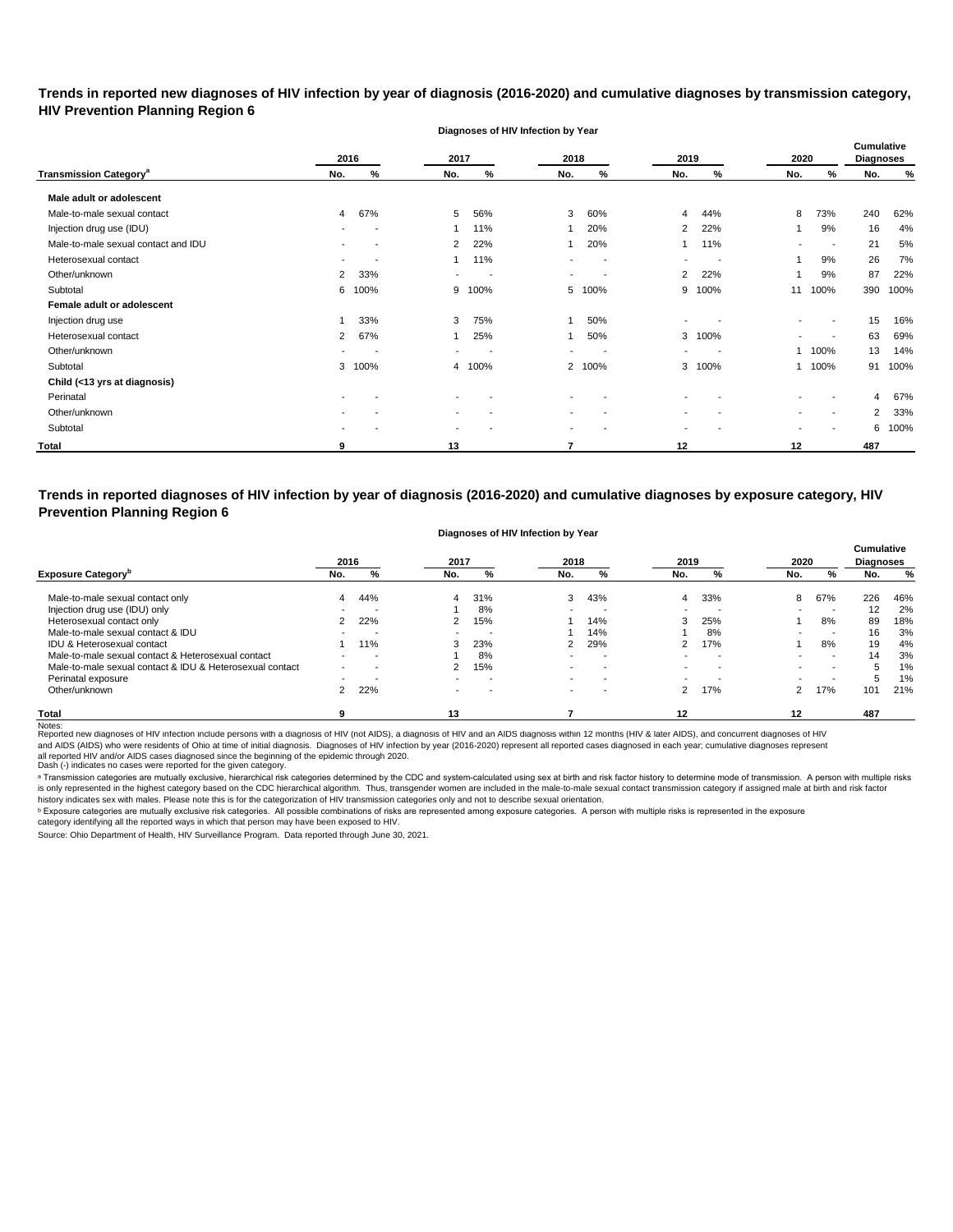# **Reported diagnoses of AIDS in 2020 by time to AIDS diagnosis and selected characteristics, HIV Prevention Planning Region 6**

|                                              | <b>AIDS Diagnoses</b>      |      |                         |      |                                         |      |  |  |  |  |
|----------------------------------------------|----------------------------|------|-------------------------|------|-----------------------------------------|------|--|--|--|--|
|                                              |                            |      | ≥12 Months after HIV    |      | <12 Months after                        |      |  |  |  |  |
| Characteristic                               | 2020 AIDS diagnosis<br>No. | $\%$ | <b>Diagnosis</b><br>No. | $\%$ | <b>HIV Diagnosis<sup>a</sup></b><br>No. | $\%$ |  |  |  |  |
|                                              |                            |      |                         |      |                                         |      |  |  |  |  |
| Sex at birth                                 |                            |      |                         |      |                                         |      |  |  |  |  |
| Males                                        | $\mathbf{1}$               | 50%  | 1                       | 100% |                                         |      |  |  |  |  |
| Females                                      | 1                          | 50%  |                         |      | 1                                       | 100% |  |  |  |  |
| Age at AIDS diagnosis (yr)                   |                            |      |                         |      |                                         |      |  |  |  |  |
| $<13$                                        |                            |      |                         |      |                                         |      |  |  |  |  |
| 13-14                                        |                            |      |                         |      |                                         |      |  |  |  |  |
| 15-19                                        |                            |      |                         |      |                                         |      |  |  |  |  |
| 20-24                                        |                            |      |                         |      |                                         |      |  |  |  |  |
| 25-29                                        |                            |      |                         |      |                                         |      |  |  |  |  |
| 30-34                                        | 1                          | 50%  |                         |      | 1                                       | 100% |  |  |  |  |
| 35-39                                        |                            |      |                         |      |                                         |      |  |  |  |  |
| 40-44                                        |                            |      |                         |      |                                         |      |  |  |  |  |
| 45-49                                        | 1                          | 50%  | 1                       | 100% |                                         |      |  |  |  |  |
| 50-54                                        |                            |      |                         |      |                                         |      |  |  |  |  |
| 55-64                                        |                            |      |                         |      |                                         |      |  |  |  |  |
| $65+$                                        |                            |      |                         |      |                                         |      |  |  |  |  |
| Race/Ethnicity <sup>b</sup>                  |                            |      |                         |      |                                         |      |  |  |  |  |
| American Indian/Alaska Native                |                            |      |                         |      |                                         |      |  |  |  |  |
| Asian/Pacific Islander                       |                            |      |                         |      |                                         |      |  |  |  |  |
| Black/African-American                       |                            |      |                         |      |                                         |      |  |  |  |  |
| Hispanic/Latinx                              |                            |      |                         |      |                                         |      |  |  |  |  |
| White                                        | 2                          | 100% | 1                       | 100% | 1                                       | 100% |  |  |  |  |
| Multi-Race                                   |                            |      |                         |      |                                         |      |  |  |  |  |
| Race/Ethnicity <sup>b</sup> and Sex at birth |                            |      |                         |      |                                         |      |  |  |  |  |
| American Indian/Alaska Native Males          |                            |      |                         |      |                                         |      |  |  |  |  |
| American Indian/Alaska Native Females        |                            |      |                         |      |                                         |      |  |  |  |  |
| Asian/Pacific Islander Males                 |                            |      |                         |      |                                         |      |  |  |  |  |
| Asian/Pacific Islander Females               |                            |      |                         |      |                                         |      |  |  |  |  |
| Black/African-American Males                 |                            |      |                         |      |                                         |      |  |  |  |  |
| Black/African-American Females               |                            |      |                         |      |                                         |      |  |  |  |  |
| Hispanic/Latino Males                        |                            |      |                         |      |                                         |      |  |  |  |  |
| Hispanic/Latina Females                      |                            |      |                         |      |                                         |      |  |  |  |  |
| <b>White Males</b>                           | 1                          | 50%  | 1                       | 100% |                                         |      |  |  |  |  |
| <b>White Females</b>                         | 1                          | 50%  |                         |      | 1                                       | 100% |  |  |  |  |
| Multi-Race Males                             |                            |      |                         |      |                                         |      |  |  |  |  |
| Multi-Race Females                           |                            |      |                         |      |                                         |      |  |  |  |  |
| <b>Total</b>                                 | 2                          |      | 1                       |      | 1                                       |      |  |  |  |  |

Notes:

Data reflects all persons with an AIDS diagnosis in 2020 regardless of year of HIV infection diagnosis, and who were living in Ohio at the time of initial diagnosis.

ᵃ Includes persons whose diagnoses of HIV infection and AIDS were made at the same time.

<u>b Hispanics/Latinx may be of any race. Persons with a race of American Indian/Alaska Native, Asian/Pacific Islander, Black/African-American, White, or Multi-race are not-</u> Hispanic. Asian/Pacific Islander includes Native Hawaiians.

Dash (-) indicates no cases were reported for the given category.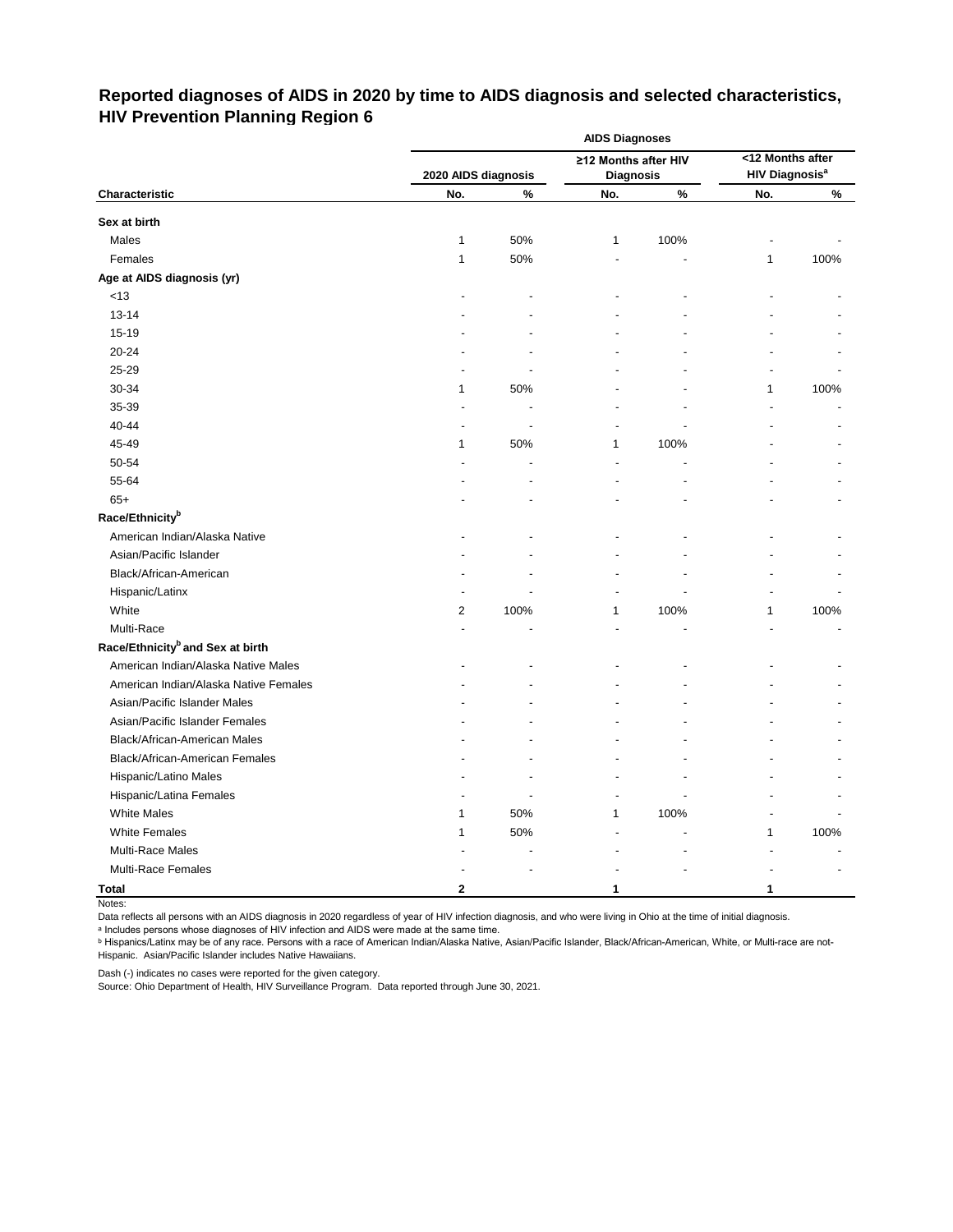### **Reported diagnoses of AIDS in 2020 by time to AIDS diagnosis and transmission category, HIV Prevention Planning Region 6**

|                                           |                     |      | <b>AIDS Diagnoses</b>                    |      |                                                      |      |
|-------------------------------------------|---------------------|------|------------------------------------------|------|------------------------------------------------------|------|
|                                           | 2020 AIDS diagnosis |      | ≥12 Months after HIV<br><b>Diagnosis</b> |      | <12 Months after<br><b>HIV Diagnosis<sup>a</sup></b> |      |
| <b>Transmission Category</b> <sup>b</sup> | No.                 | %    | No.                                      | %    | No.                                                  | %    |
| Male adult or adolescent                  |                     |      |                                          |      |                                                      |      |
| Male-to-male sexual contact               |                     |      |                                          |      |                                                      |      |
| Injection drug use (IDU)                  |                     |      | $\blacksquare$                           |      |                                                      |      |
| Male-to-male sexual contact and IDU       |                     |      |                                          |      |                                                      |      |
| Heterosexual contact                      |                     |      |                                          |      |                                                      |      |
| Other/unknown                             |                     | 100% |                                          | 100% |                                                      |      |
| Subtotal                                  |                     | 100% | 1                                        | 100% |                                                      |      |
| Female adult or adolescent                |                     |      |                                          |      |                                                      |      |
| Injection drug use                        | 1                   | 100% |                                          |      | 1                                                    | 100% |
| Heterosexual contact                      |                     |      |                                          |      |                                                      |      |
| Other/unknown                             |                     |      |                                          |      |                                                      |      |
| Subtotal                                  | 1                   | 100% |                                          |      | 1                                                    | 100% |
| Child (<13 yrs at diagnosis)              |                     |      |                                          |      |                                                      |      |
| Perinatal                                 |                     |      |                                          |      |                                                      |      |
| Other/unknown                             |                     |      |                                          |      |                                                      |      |
| Subtotal                                  |                     |      |                                          |      |                                                      |      |
| Total                                     | 2                   |      |                                          |      |                                                      |      |

## **Reported diagnoses of AIDS in 2020 by time to AIDS diagnosis and exposure category, HIV Prevention Planning Region 6**

|                                                          |                     |     | <b>AIDS Diagnoses</b> |      |                                  |      |
|----------------------------------------------------------|---------------------|-----|-----------------------|------|----------------------------------|------|
|                                                          |                     |     | ≥12Months after HIV   |      | <12 Months after                 |      |
|                                                          | 2020 AIDS diagnosis |     | <b>Diagnosis</b>      |      | <b>HIV Diagnosis<sup>a</sup></b> |      |
| <b>Exposure Category</b> <sup>c</sup>                    | No.                 | %   | No.                   | %    | No.                              | %    |
| Male-to-male sexual contact only                         |                     |     |                       |      |                                  |      |
| Injection drug use (IDU) only                            |                     | 50% |                       |      |                                  | 100% |
| Heterosexual contact only                                |                     |     |                       |      |                                  |      |
| Male-to-male sexual contact & IDU                        |                     |     |                       |      |                                  |      |
| <b>IDU &amp; Heterosexual contact</b>                    |                     |     |                       |      |                                  |      |
| Male-to-male sexual contact & Heterosexual contact       |                     |     |                       |      |                                  |      |
| Male-to-male sexual contact & IDU & Heterosexual contact |                     |     |                       |      |                                  |      |
| Perinatal exposure                                       |                     |     |                       |      |                                  |      |
| Other/unknown                                            |                     | 50% |                       | 100% |                                  |      |
| <b>Total</b>                                             |                     |     |                       |      |                                  |      |

Notes:

Data reflects all persons with an AIDS diagnosis in 2020 regardless of year of HIV infection diagnosis, and who were living in Ohio at the time of initial diagnosis.

Dash (-) indicates no cases were reported for the given category.

a Includes persons whose diagnoses of HIV infection and AIDS were made at the same time.

**b** Transmission categories are mutually exclusive, hierarchical risk categories determined by the CDC and system-calculated using sex at birth and risk factor history to determine mode of transmission. A person with multiple risks is only represented in the highest category based on the CDC hierarchical algorithm. Thus, transgender women are included in the male-to-male sexual contact transmission category if assigned male at birth and risk factor history indicates sex with males. Please note this is for the categorization of HIV transmission categories only and not to describe sexual orientation.

ᶜ Exposure categories are mutually exclusive risk categories. All possible combinations of risks are represented among exposure categories. A person with multiple risks is represented in the exposure category identifying all the reported ways in which that person may have been exposed to HIV.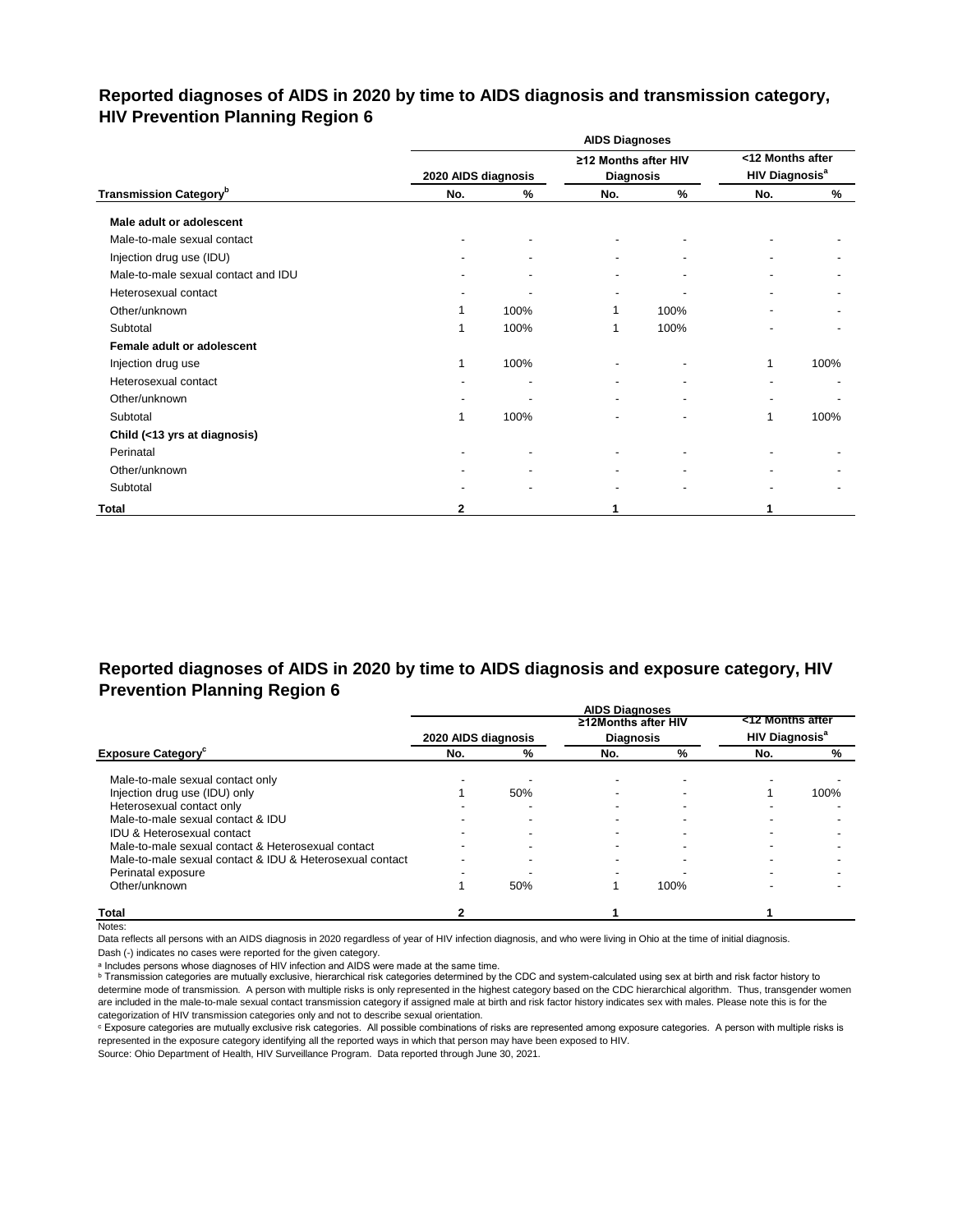#### **Trends in reported diagnoses of AIDS by year of diagnosis (2016-2020) and cumulative AIDS diagnoses by selected characteristics, HIV Prevention Planning Region 6**

|                                              |      |                |                          |                |                | Year of AIDS Diagnosis |      |     |                |                |                           |                          |
|----------------------------------------------|------|----------------|--------------------------|----------------|----------------|------------------------|------|-----|----------------|----------------|---------------------------|--------------------------|
|                                              | 2016 |                | 2017                     |                | 2018           |                        | 2019 |     | 2020           |                | Cumulative<br><b>AIDS</b> |                          |
| Characteristic                               | No.  | $\%$           | No.                      | $\%$           | No.            | $\%$                   | No.  | %   | No.            | %              | No.                       | $\%$                     |
| Sex at birth                                 |      |                |                          |                |                |                        |      |     |                |                |                           |                          |
| Males                                        | 3    | 100%           | 6                        | 86%            |                | 4 100%                 | 3    | 75% | 1              | 50%            | 257                       | 87%                      |
| Females                                      |      |                | 1                        | 14%            |                |                        | 1    | 25% | 1              | 50%            | 40                        | 13%                      |
| Age at AIDS diagnosis (yr)                   |      |                |                          |                |                |                        |      |     |                |                |                           |                          |
| < 13                                         |      |                |                          |                |                |                        |      |     |                |                | 2                         | 1%                       |
| $13 - 14$                                    |      |                |                          |                |                |                        |      |     |                |                | $\overline{\mathbf{c}}$   | 1%                       |
| 15-19                                        |      |                |                          |                |                |                        |      |     |                |                | $\overline{\mathbf{c}}$   | 1%                       |
| 20-24                                        |      |                |                          |                |                |                        |      |     |                |                | 5                         | 2%                       |
| 25-29                                        |      |                | 2                        | 29%            |                |                        | 1    | 25% |                |                | 33                        | 11%                      |
| 30-34                                        | 1    | 33%            | $\overline{\phantom{a}}$ |                |                |                        |      |     | 1              | 50%            | 47                        | 16%                      |
| 35-39                                        |      | $\blacksquare$ | 2                        | 29%            | 1              | 25%                    | 1    | 25% |                |                | 56                        | 19%                      |
| 40-44                                        |      |                | $\overline{\phantom{a}}$ | ÷,             | ÷,             |                        | 1    | 25% |                | $\overline{a}$ | 61                        | 21%                      |
| 45-49                                        |      |                | 1                        | 14%            | $\overline{c}$ | 50%                    | 1    | 25% | 1              | 50%            | 37                        | 12%                      |
| 50-54                                        | 2    | 67%            |                          | $\blacksquare$ | 1              | 25%                    |      |     |                |                | 25                        | 8%                       |
| 55-64                                        |      |                | 1                        | 14%            |                |                        |      |     |                |                | 22                        | 7%                       |
| $65+$                                        |      |                | 1                        | 14%            |                |                        |      |     |                |                | 5                         | 2%                       |
| Race/Ethnicity <sup>a</sup>                  |      |                |                          |                |                |                        |      |     |                |                |                           |                          |
| American Indian/Alaska Native                |      |                |                          |                |                |                        |      |     |                |                |                           |                          |
| Asian/Pacific Islander                       |      |                |                          |                |                |                        |      |     |                |                |                           |                          |
| Black/African-American                       |      |                | 1                        | 14%            |                |                        | 1    | 25% |                |                | 20                        | 7%                       |
| Hispanic/Latinx                              |      |                | 1                        | 14%            |                |                        |      |     |                |                | 5                         | 2%                       |
| White                                        | 3    | 100%           | 4                        | 57%            | 4              | 100%                   | 3    | 75% | $\overline{2}$ | 100%           | 266                       | 90%                      |
| Multi-Race                                   |      |                | 1                        | 14%            |                |                        |      |     |                |                | 6                         | 2%                       |
| Race/Ethnicity <sup>a</sup> and Sex at birth |      |                |                          |                |                |                        |      |     |                |                |                           |                          |
| American Indian/Alaska Native Males          |      |                |                          |                |                |                        |      |     |                |                |                           |                          |
| American Indian/Alaska Native Females        |      |                |                          |                |                |                        |      |     |                |                |                           | $\overline{\phantom{a}}$ |
| Asian/Pacific Islander Males                 |      |                |                          |                |                |                        |      |     |                |                |                           | $\overline{\phantom{a}}$ |
| Asian/Pacific Islander Females               |      |                |                          |                |                |                        |      |     |                |                | $\overline{\phantom{a}}$  |                          |
| Black/African-American Males                 |      |                |                          |                |                |                        | 1    | 25% |                |                | 15                        | 5%                       |
| <b>Black/African-American Females</b>        |      |                | 1                        | 14%            |                |                        |      |     |                |                | 5                         | 2%                       |
| Hispanic/Latino Males                        |      |                | 1                        | 14%            |                |                        |      |     |                |                | 4                         | 1%                       |
| Hispanic/Latina Females                      |      |                |                          |                |                |                        |      |     |                |                | 1                         | $< 1\%$                  |
| <b>White Males</b>                           | 3    | 100%           | 4                        | 57%            |                | 4 100%                 | 2    | 50% | 1              | 50%            | 232                       | 78%                      |
| <b>White Females</b>                         |      |                |                          |                |                |                        | 1    | 25% | 1              | 50%            | 34                        | 11%                      |
| Multi-Race Males                             |      |                | 1                        | 14%            |                |                        |      |     |                |                | 6                         | 2%                       |
| Multi-Race Females                           |      |                |                          |                |                |                        |      |     |                |                |                           |                          |
| <b>Total</b>                                 | 3    |                | $\overline{7}$           |                | 4              |                        | 4    |     | 2              |                | 297                       |                          |

Notes:

AIDS diagnoses by year (2016-2020) represent all reported AIDS cases diagnosed in each year regardless of year of HIV infection diagnosis, and who were living in Ohio at the time of initial diagnosis; cumulative AIDS cases represent all reported AIDS cases diagnosed since the beginning of the epidemic through 2020.

Dash (-) indicates no cases were reported for the given category.

a Hispanics/Latinx may be of any race. Persons with a race of American Indian/Alaska Native, Asian/Pacific Islander, Black/African-American, White, or Multi-race are not-Hispanic. Asian/Pacific Islander includes Native Hawaiians.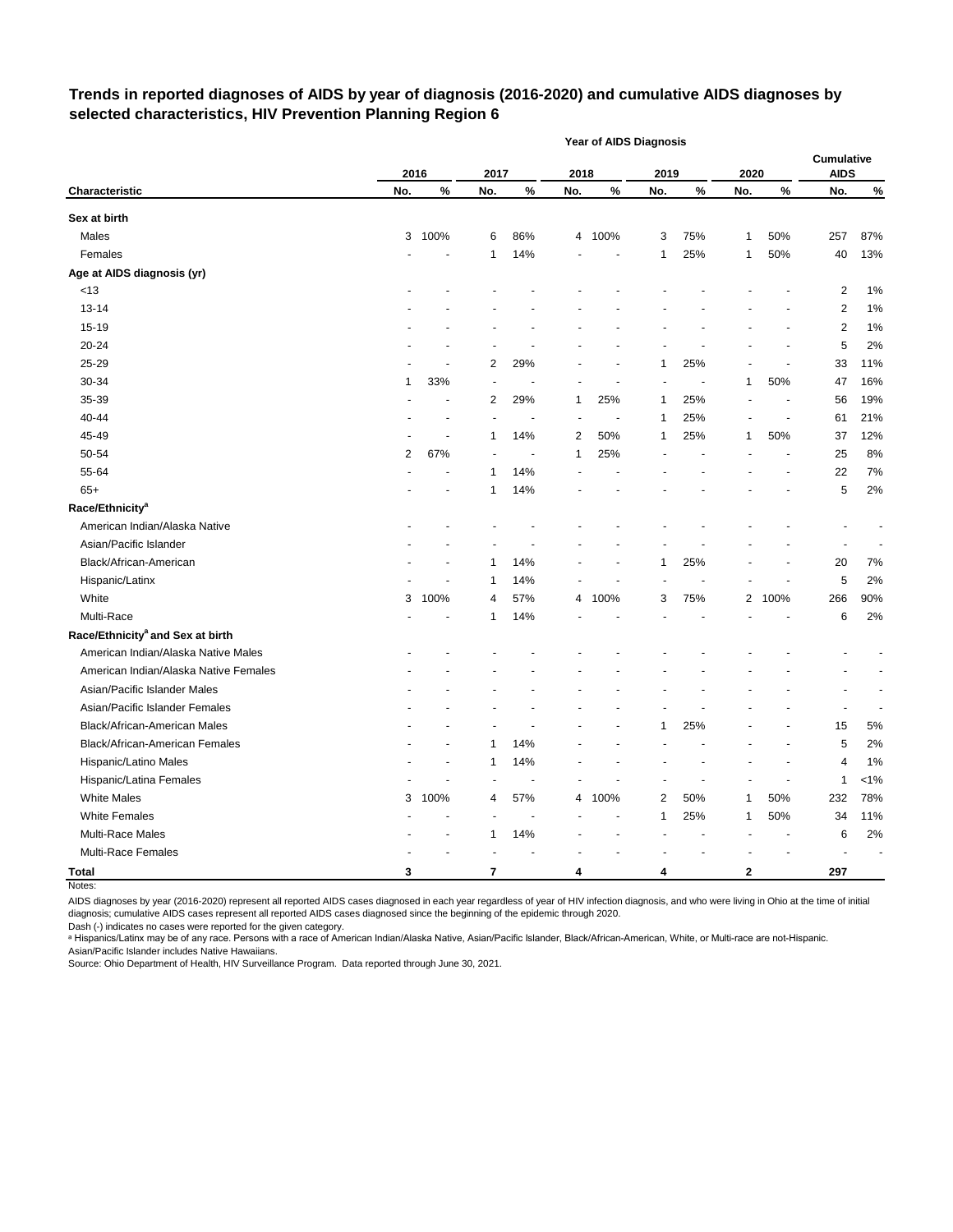#### **Trends in reported diagnoses of AIDS by year of diagnosis (2016-2020) and cumulative AIDS diagnoses by transmission category, HIV Prevention Planning Region 6**

|                                          |                |      |                          |                          |                | <b>Year of AIDS Diagnosis</b> |              |      |                          |                          |                                  |        |
|------------------------------------------|----------------|------|--------------------------|--------------------------|----------------|-------------------------------|--------------|------|--------------------------|--------------------------|----------------------------------|--------|
|                                          |                | 2016 | 2017                     |                          | 2018           |                               | 2019         |      | 2020                     |                          | <b>Cumulative</b><br><b>AIDS</b> |        |
| <b>Transmission Category<sup>a</sup></b> | No.            | %    | No.                      | $\%$                     | No.            | %                             | No.          | %    | No.                      | %                        | No.                              | %      |
| Male adult or adolescent                 |                |      |                          |                          |                |                               |              |      |                          |                          |                                  |        |
| Male-to-male sexual contact              | $\overline{2}$ | 67%  | 5                        | 83%                      | $\overline{2}$ | 50%                           | $\mathbf{1}$ | 33%  |                          |                          | 153                              | 60%    |
| Injection drug use (IDU)                 |                |      |                          | $\overline{\phantom{a}}$ | 1              | 25%                           |              |      | $\overline{\phantom{a}}$ | $\overline{\phantom{a}}$ | 12                               | 5%     |
| Male-to-male sexual contact and IDU      |                |      |                          | $\blacksquare$           | 1              | 25%                           |              |      |                          | $\overline{\phantom{a}}$ | 17                               | 7%     |
| Heterosexual contact                     |                |      |                          | 17%                      |                |                               |              |      |                          |                          | 18                               | 7%     |
| Other/unknown                            | 1              | 33%  | $\overline{\phantom{a}}$ |                          |                | $\overline{\phantom{a}}$      | 2            | 67%  | 1                        | 100%                     | 53                               | 21%    |
| Subtotal                                 | 3              | 100% | 6                        | 100%                     | 4              | 100%                          | 3            | 100% | 1                        | 100%                     | 253                              | 100%   |
| Female adult or adolescent               |                |      |                          |                          |                |                               |              |      |                          |                          |                                  |        |
| Injection drug use                       |                |      | $\mathbf{1}$             | 100%                     |                |                               |              |      | 1                        | 100%                     | 8                                | 20%    |
| Heterosexual contact                     |                |      |                          |                          |                | $\overline{\phantom{a}}$      | 1            | 100% | $\overline{\phantom{a}}$ |                          | 28                               | 70%    |
| Other/unknown                            |                |      |                          |                          |                |                               |              |      |                          |                          | 4                                | 10%    |
| Subtotal                                 |                |      | $\mathbf 1$              | 100%                     |                |                               |              | 100% | 1                        | 100%                     | 40                               | 100%   |
| Child (<13 yrs at diagnosis)             |                |      |                          |                          |                |                               |              |      |                          |                          |                                  |        |
| Perinatal                                |                |      |                          |                          |                |                               |              |      |                          |                          | $\overline{2}$                   | 50%    |
| Other/unknown                            |                |      |                          |                          |                |                               |              |      |                          |                          | $\overline{2}$                   | 50%    |
| Subtotal                                 |                |      |                          |                          |                |                               |              |      |                          |                          |                                  | 4 100% |
| <b>Total</b>                             | 3              |      | 7                        |                          | 4              |                               | 4            |      | 2                        |                          | 297                              |        |

**Year of AIDS Diagnosis Trends in reported diagnoses of AIDS by year of diagnosis (2016-2020) and cumulative AIDS diagnoses by exposure category, HIV Prevention Planning Region 6**

|                                                          |      |     |      |                          |      | rear or AIDS Diagnosis   |                          |                          |                          |      | <b>Cumulative</b> |     |
|----------------------------------------------------------|------|-----|------|--------------------------|------|--------------------------|--------------------------|--------------------------|--------------------------|------|-------------------|-----|
|                                                          | 2016 |     | 2017 |                          | 2018 |                          | 2019                     |                          | 2020                     |      | <b>AIDS</b>       |     |
| <b>Exposure Category</b> <sup>p</sup>                    | No.  | %   | No.  | %                        | No.  | %                        | No.                      | %                        | No.                      | %    | No.               | %   |
| Male-to-male sexual contact only                         | 2    | 67% | 5    | 71%                      | 2    | 50%                      |                          | 25%                      | $\overline{\phantom{0}}$ |      | 146               | 49% |
| Injection drug use (IDU) only                            |      |     |      |                          |      | $\overline{\phantom{a}}$ |                          |                          |                          | 50%  | 10                | 3%  |
| Heterosexual contact only                                |      |     |      | 14%                      |      | $\overline{\phantom{0}}$ |                          | 25%                      | -                        |      | 46                | 15% |
| Male-to-male sexual contact & IDU                        |      |     |      |                          |      | 25%                      | $\overline{\phantom{0}}$ | $\overline{\phantom{0}}$ | $\overline{\phantom{0}}$ | ۰    | 14                | 5%  |
| <b>IDU &amp; Heterosexual contact</b>                    |      |     |      | 14%                      |      | 25%                      | $\overline{\phantom{0}}$ | $\overline{\phantom{0}}$ | $\overline{\phantom{0}}$ | ۰    | 10                | 3%  |
| Male-to-male sexual contact & Heterosexual contact       |      |     |      | $\overline{\phantom{a}}$ |      | $\overline{\phantom{0}}$ |                          | $\overline{\phantom{0}}$ | $\blacksquare$           | $\,$ |                   | 2%  |
| Male-to-male sexual contact & IDU & Heterosexual contact |      |     |      |                          |      | ۰.                       |                          |                          | $\blacksquare$           |      | 3                 | 1%  |
| Perinatal exposure                                       |      | 33% |      |                          |      |                          |                          |                          | $\overline{\phantom{0}}$ |      | 3                 | 1%  |
| Other/unknown                                            |      |     |      |                          |      | $\sim$                   | 2                        | 50%                      |                          | 50%  | 58                | 20% |
| Total                                                    | 3    |     |      |                          | 4    |                          | 4                        |                          |                          |      | 297               |     |

Notes:

AIDS diagnoses by year (2016-2020) represent all reported AIDS cases diagnosed in each year regardless of year of HIV infection diagnosis, and who were living in Ohio at the time of initial diagnosis; cumulative AIDS cases represent all reported AIDS cases diagnosed since the beginning of the epidemic through 2020.

Dash (-) indicates no cases were reported for the given category.<br>◎ Transmission categories are mutually exclusive, nierarcnical risk categories determined by the CDC and system-calculated using sex at birth and risk ract transmission. A person with multiple risks is only represented in the highest category based on the CDC hierarchical algorithm. Thus, transgender women are included in the male-to-male sexual contact transmission category if assigned male at birth and risk factor history indicates sex with males. Please note this is for the categorization of HIV transmission categories only and not to describe sexual orientation.

**b** Exposure categories are mutually exclusive risk categories. All possible combinations of risks are represented among exposure categories. A person with multiple risks is represented in the exposure category identifying all the reported ways in which that person may have been exposed to HIV.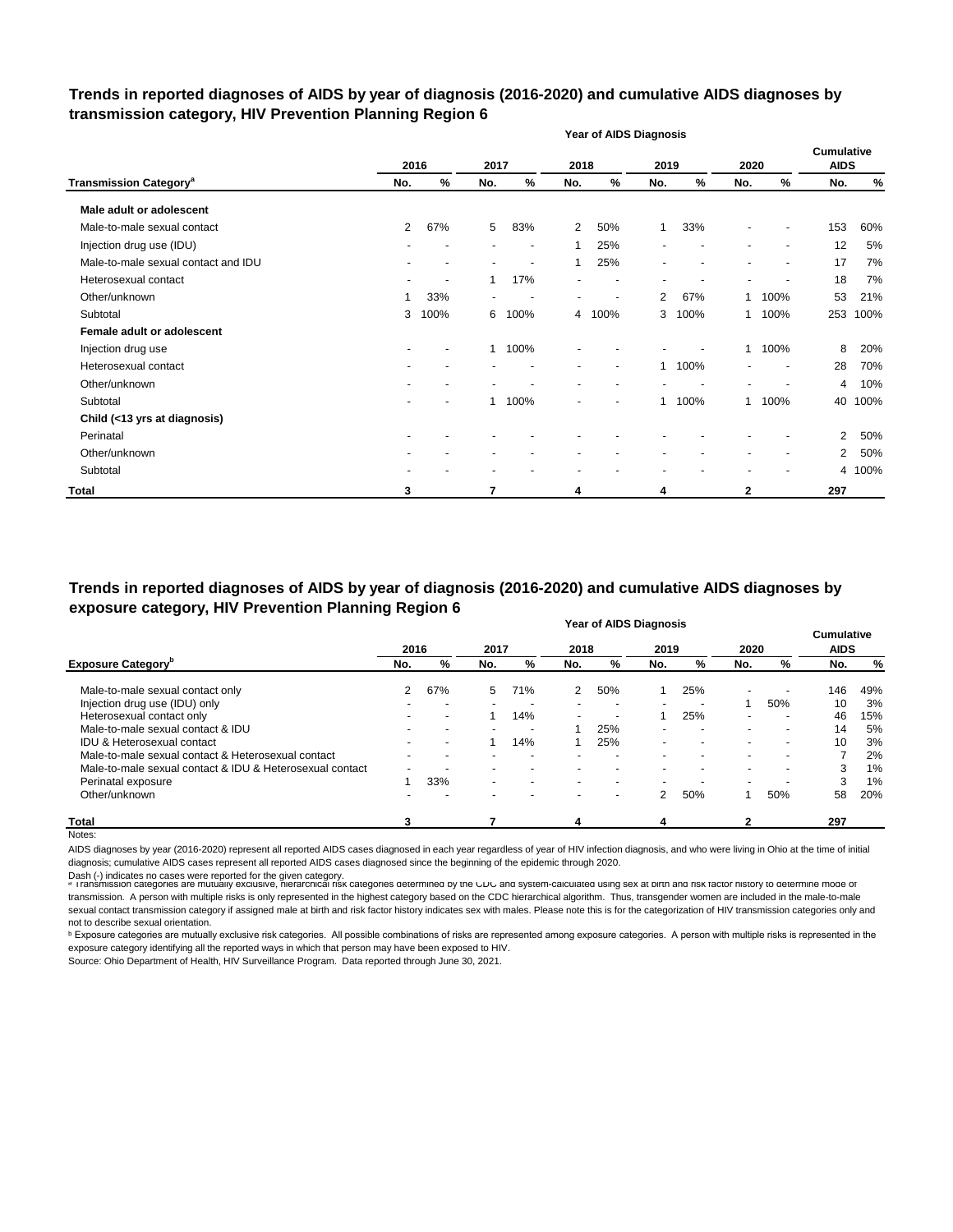# Persons Living with Diagnosed HIV Infection Reported in HIV Prevention Planning Region 6

Counties: Athens, Belmont, Guernsey, Meigs, Monroe, Morgan, Muskingum, Noble, Perry, Washington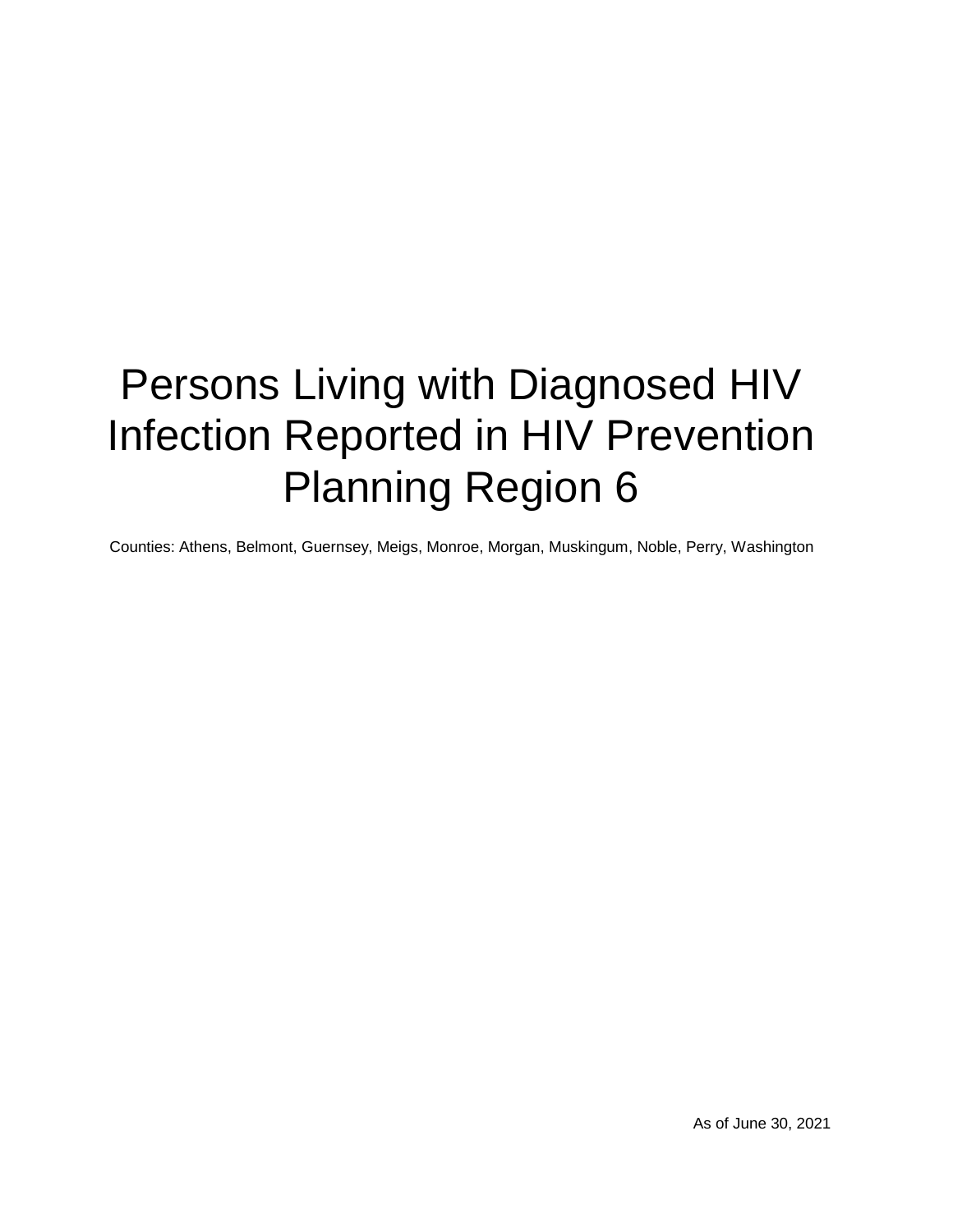|                                              |                   | Living with diagnosed HIV infection |         |                       |                | <b>Current Disease Status</b> |       |
|----------------------------------------------|-------------------|-------------------------------------|---------|-----------------------|----------------|-------------------------------|-------|
|                                              |                   | in 2020                             |         | <b>HIV (not AIDS)</b> |                | <b>AIDS</b>                   |       |
| Characteristic                               | Rate <sup>a</sup> | No.                                 | $\%$    | No.                   | $\%$           | No.                           | $\%$  |
| Sex at birth                                 |                   |                                     |         |                       |                |                               |       |
| Males                                        | 135.3             | 282                                 | 80%     | 142                   | 78%            | 140                           | 82%   |
| Females                                      | 34.5              | 72                                  | 20%     | 41                    | 22%            | 31                            | 18%   |
| Age at end of year                           |                   |                                     |         |                       |                |                               |       |
| <13                                          | $\star$           | 3                                   | 1%      | 2                     | 1%             | $\mathbf 1$                   | 1%    |
| $13 - 14$                                    | $\star$           | 1                                   | $< 1\%$ | 1                     | 1%             |                               |       |
| 15-19                                        | $\star$           | 1                                   | $< 1\%$ | 1                     | 1%             |                               |       |
| 20-24                                        | 15.8              | 5                                   | $1\%$   | 5                     | 3%             | ÷,                            |       |
| 25-29                                        | 74.6              | 19                                  | $5%$    | 15                    | 8%             | 4                             | 2%    |
| 30-34                                        | 121.1             | 29                                  | 8%      | 21                    | 11%            | 8                             | 5%    |
| 35-39                                        | 118.2             | 28                                  | 8%      | 18                    | 10%            | 10                            | 6%    |
| 40-44                                        | 146.5             | 34                                  | 10%     | 21                    | 11%            | 13                            | 8%    |
| 45-49                                        | 156.2             | 38                                  | 11%     | 23                    | 13%            | 15                            | 9%    |
| 50-54                                        | 226.7             | 59                                  | 17%     | 24                    | 13%            | 35                            | 20%   |
| 55-64                                        | 174.9             | 104                                 | 29%     | 39                    | 21%            | 65                            | 38%   |
| $65+$                                        | 40.0              | 33                                  | 9%      | 13                    | 7%             | 20                            | 12%   |
| Race/Ethnicity <sup>b</sup>                  |                   |                                     |         |                       |                |                               |       |
| American Indian/Alaska Native                |                   | $\overline{a}$                      |         | $\overline{a}$        | $\overline{a}$ |                               |       |
| Asian/Pacific Islander                       |                   | 4                                   | 1%      | 3                     | 2%             | 1                             | $1\%$ |
| Black/African-American                       | 292.8             | 30                                  | 8%      | 12                    | 7%             | 18                            | 11%   |
| Hispanic/Latinx                              | 268.7             | 14                                  | 4%      | 9                     | 5%             | 5                             | 3%    |
| White                                        | 74.2              | 288                                 | 81%     | 151                   | 83%            | 137                           | 80%   |
| Multi-Race                                   | 161.4             | 14                                  | 4%      | 4                     | 2%             | 10                            | $6\%$ |
| Unknown                                      | $\star$           | 4                                   | $1\%$   | 4                     | 2%             |                               |       |
| Race/Ethnicity <sup>b</sup> and Sex at birth |                   |                                     |         |                       |                |                               |       |
| American Indian/Alaska Native Males          | $\star$           |                                     |         |                       |                |                               |       |
| American Indian/Alaska Native Females        |                   |                                     |         |                       |                |                               |       |
| Asian/Pacific Islander Males                 |                   | 4                                   | 1%      | 3                     | 2%             | 1                             | 1%    |
| Asian/Pacific Islander Females               | $\star$           |                                     |         |                       |                |                               |       |
| Black/African-American Males                 | 326.8             | 21                                  | 6%      | 7                     | 4%             | 14                            | 8%    |
| Black/African-American Females               | 235.5             | 9                                   | 3%      | 5                     | 3%             | 4                             | 2%    |
| Hispanic/Latino Males                        | 447.8             | $12$                                | 3%      | 8                     | 4%             | 4                             | 2%    |
| Hispanic/Latina Females                      | $\star$           | 2                                   | 1%      | 1                     | 1%             | 1                             | $1\%$ |
| <b>White Males</b>                           | 120.4             | 232                                 | 66%     | 119                   | 65%            | 113                           | 66%   |
| <b>White Females</b>                         | 28.7              | 56                                  | 16%     | 32                    | 17%            | 24                            | 14%   |
| <b>Multi-Race Males</b>                      | 254.7             | 11                                  | 3%      | 3                     | 2%             | 8                             | 5%    |
| Multi-Race Females                           |                   | 3                                   | $1\%$   | 1                     | 1%             | 2                             | $1\%$ |
| Unknown                                      |                   | 4                                   | $1\%$   | 4                     | 2%             |                               |       |
| <b>Total</b>                                 | 84.9              | 354                                 |         | 183                   |                | 171                           |       |

### **Reported persons living with diagnosed HIV infection in 2020 by current disease status and selected characteristics, HIV Prevention Planning Region 6**

Living with diagnosed HIV infection represents all persons ever diagnosed and reported with HIV and/or AIDS who have not been reported as having died as of December 31, 2020. Persons living with diagnosed HIV infection represent persons living in Ohio as of December 31, 2020, regardless of whether the person was a resident of Ohio at time of initial HIV and/or AIDS diagnosis.

Asterisk (\*) indicates rate not calculated for case count <5 due to unstable rates. Dash (-) indicates no cases were reported for the given category.

a The rate is the number of persons living with diagnosed HIV infection per 100,000 population calculated using 2020 U.S. Census estimates.

ᵇ Hispanics/Latinx may be of any race. Persons with a race of American Indian/Alaska Native, Asian/Pacific Islander, Black/African-American, White, or Multi-race are not-Hispanic. Asian/Pacific Islander includes Native Hawaiians.

Notes: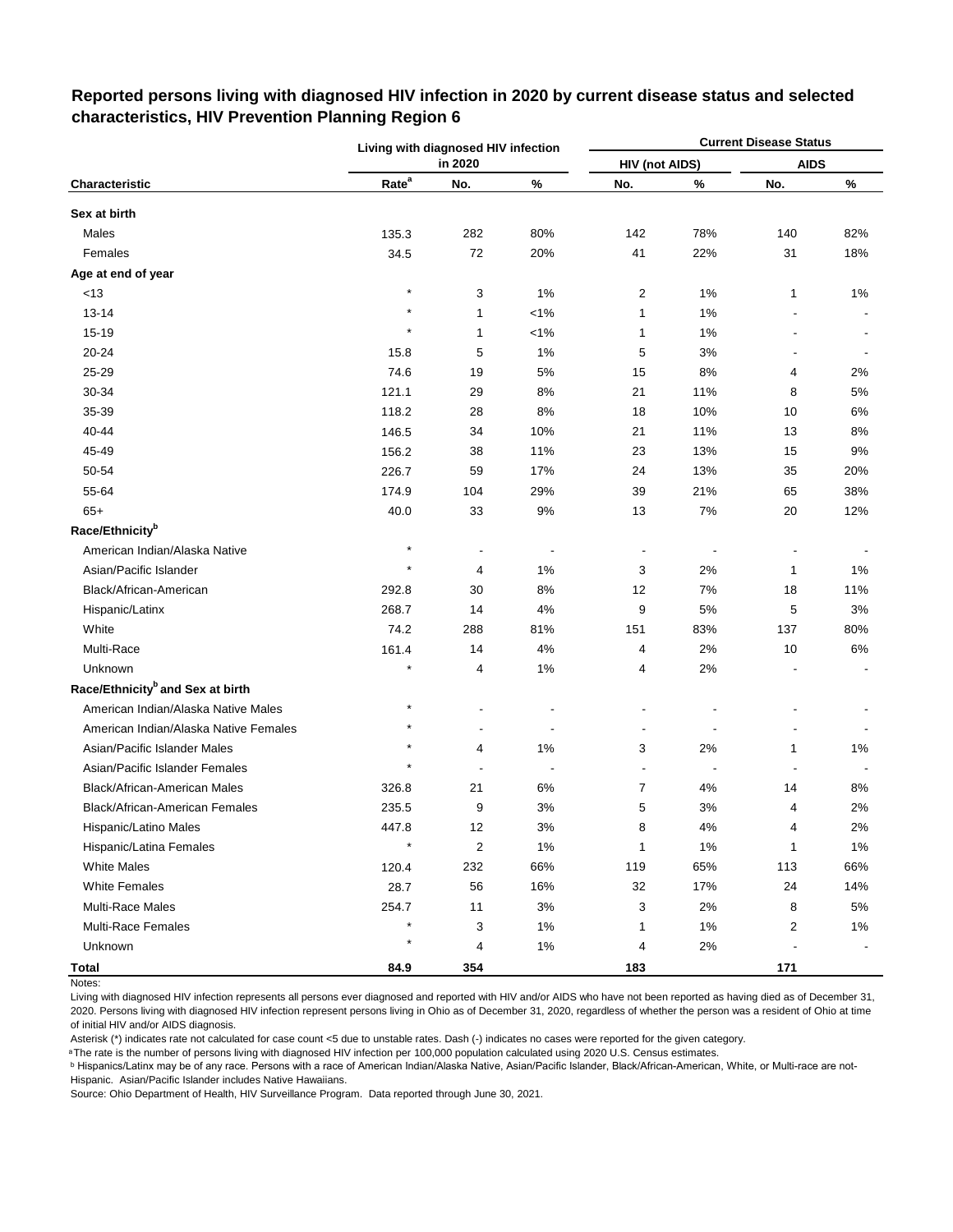|                                          | Living with diagnosed HIV infection |      |                |      | <b>Current Disease Status</b> |      |
|------------------------------------------|-------------------------------------|------|----------------|------|-------------------------------|------|
|                                          | in 2020                             |      | HIV (not AIDS) |      | <b>AIDS</b>                   |      |
| <b>Transmission Category<sup>a</sup></b> | No.                                 | %    | No.            | %    | No.                           | %    |
| Male adult or adolescent                 |                                     |      |                |      |                               |      |
| Male-to-male sexual contact              | 192                                 | 69%  | 101            | 72%  | 91                            | 66%  |
| Injection drug use (IDU)                 | 10                                  | 4%   | 6              | 4%   | 4                             | 3%   |
| Male-to-male sexual contact and IDU      | 21                                  | 8%   | 10             | 7%   | 11                            | 8%   |
| Heterosexual contact                     | 13                                  | 5%   | 2              | 1%   | 11                            | 8%   |
| Other/unknown                            | 41                                  | 15%  | 21             | 15%  | 20                            | 15%  |
| Subtotal                                 | 277                                 | 100% | 140            | 100% | 137                           | 100% |
| Female adult or adolescent               |                                     |      |                |      |                               |      |
| Injection drug use                       | 10                                  | 14%  | 3              | 8%   | $\overline{7}$                | 23%  |
| Heterosexual contact                     | 53                                  | 75%  | 30             | 75%  | 23                            | 74%  |
| Other/unknown                            | 8                                   | 11%  | $\overline{7}$ | 18%  | 1                             | 3%   |
| Subtotal                                 | 71                                  | 100% | 40             | 100% | 31                            | 100% |
| Child (<13 yrs at diagnosis)             |                                     |      |                |      |                               |      |
| Perinatal                                | 5                                   | 83%  | 3              | 100% | 2                             | 67%  |
| Other/unknown                            | 1                                   | 17%  |                |      | 1                             | 33%  |
| Subtotal                                 | 6                                   | 100% | 3              | 100% | 3                             | 100% |
| Total                                    | 354                                 |      | 183            |      | 171                           |      |

#### **Reported persons living with diagnosed HIV infection in 2020 by current disease status and transmission category, HIV Prevention Planning Region 6**

# **Reported persons living with diagnosed HIV infection in 2020 by current disease status and exposure category, HIV Prevention Planning Region 6**

|                                                          | Living with diagnosed HIV infection |       |                       |     | <b>Current Disease Status</b> |     |
|----------------------------------------------------------|-------------------------------------|-------|-----------------------|-----|-------------------------------|-----|
|                                                          | in 2020                             |       | <b>HIV (not AIDS)</b> |     | <b>AIDS</b>                   |     |
| <b>Exposure Category</b> <sup>b</sup>                    | No.                                 | %     | No.                   | %   | No.                           | %   |
| Male-to-male sexual contact only                         | 182                                 | 51%   | 97                    | 53% | 85                            | 50% |
| Injection drug use (IDU) only                            | 10                                  | 3%    | 3                     | 2%  |                               | 4%  |
| Heterosexual contact only                                | 66                                  | 19%   | 32                    | 17% | 34                            | 20% |
| Male-to-male sexual contact & IDU                        | 16                                  | 5%    | 8                     | 4%  | 8                             | 5%  |
| <b>IDU &amp; Heterosexual contact</b>                    | 10                                  | 3%    | 6                     | 3%  | 4                             | 2%  |
| Male-to-male sexual contact & Heterosexual contact       | 10                                  | 3%    | 4                     | 2%  | 6                             | 4%  |
| Male-to-male sexual contact & IDU & Heterosexual contact | 5                                   | $1\%$ | 2                     | 1%  | 3                             | 2%  |
| Perinatal exposure                                       | 5                                   | $1\%$ | 3                     | 2%  | 2                             | 1%  |
| Other/unknown                                            | 50                                  | 14%   | 28                    | 15% | 22                            | 13% |
| Total                                                    | 354                                 |       | 183                   |     | 171                           |     |

Notes:

Living with diagnosed HIV infection represents all persons ever diagnosed and reported with HIV and/or AIDS who have not been reported as having died as of December 31, 2020. Persons living with diagnosed HIV infection represent persons living in Ohio as of December 31, 2020, regardless of whether the person was a resident of Ohio at time of initial HIV and/or AIDS diagnosis.

Dash (-) indicates no cases were reported for the given category.

a Transmission categories are mutually exclusive, hierarchical risk categories determined by the CDC and system-calculated using sex at birth and risk factor history to determine mode of transmission. A person with multiple risks is only represented in the highest category based on the CDC hierarchical algorithm. Thus, transgender women are included in the male-to-male sexual contact transmission category if assigned male at birth and risk factor history indicates sex with males. Please note this is for the categorization of HIV transmission categories only and not to describe sexual orientation.

**b** Exposure categories are mutually exclusive risk categories. All possible combinations of risks are represented among exposure categories. A person with multiple risks is represented in the exposure category identifying all the reported ways in which that person may have been exposed to HIV.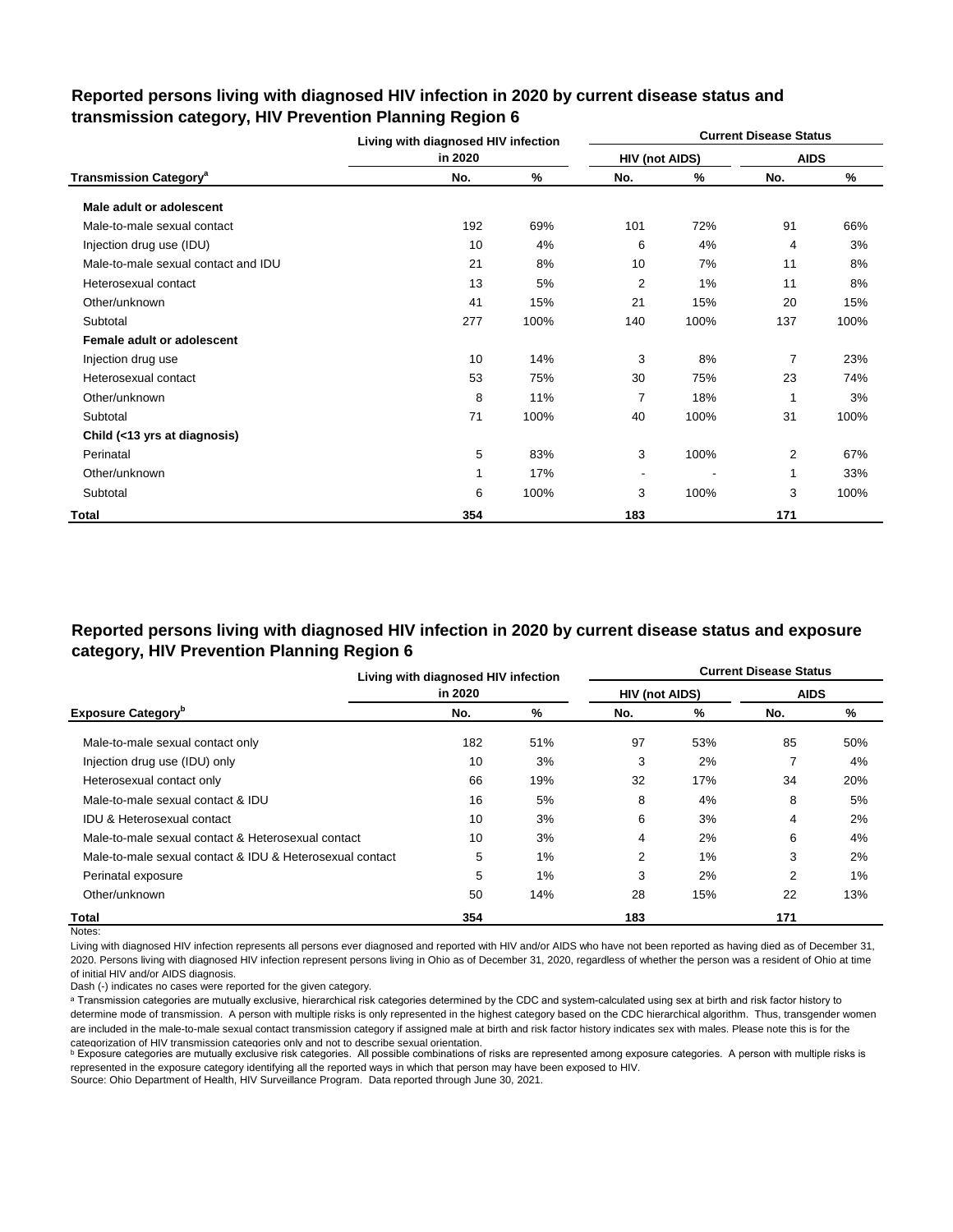|                    | American Indian/Alaska Native |     |   | <b>Asian/Pacific Islander</b> |     |                          | <b>Black/African-American</b> |     |                          | Hispanic/ Latinx <sup>a</sup> |     |                          |                   | White                    |     |                   | <b>Multi-Race</b> |     | <b>Unknown</b> |     |
|--------------------|-------------------------------|-----|---|-------------------------------|-----|--------------------------|-------------------------------|-----|--------------------------|-------------------------------|-----|--------------------------|-------------------|--------------------------|-----|-------------------|-------------------|-----|----------------|-----|
| Age at end of year | Rate <sup>b</sup>             | No. | % | Rate <sup>p</sup>             | No. | %                        | <b>Rate</b> <sup>p</sup>      | No. | %                        | Rate <sup>r</sup>             | No. | %                        | Rate <sup>n</sup> | No.                      | %   | Rate <sup>r</sup> | No.               | %   | No.            | %   |
|                    |                               |     |   |                               |     |                          |                               |     |                          |                               |     |                          |                   |                          |     |                   |                   |     |                |     |
| < 13               |                               |     |   |                               | 2   | 50%                      |                               |     | 3%                       |                               |     |                          |                   |                          |     |                   |                   |     |                |     |
| $13 - 14$          |                               |     |   |                               |     |                          |                               |     | $\overline{\phantom{a}}$ |                               |     | 7%                       |                   |                          |     |                   |                   |     |                |     |
| $15 - 19$          |                               |     |   |                               |     | <b>.</b>                 |                               |     | 3%                       |                               |     | . .                      |                   | $\overline{\phantom{a}}$ |     |                   |                   |     |                |     |
| $20 - 24$          |                               |     |   |                               |     |                          |                               |     | 3%                       |                               |     |                          |                   |                          | 1%  |                   |                   |     |                |     |
| $25 - 29$          |                               |     |   |                               |     | $\sim$                   |                               |     | 7%                       | $\star$                       |     | 14%                      | 61.0              | 14                       | 5%  |                   |                   | 7%  |                |     |
| 30-34              |                               |     |   |                               |     |                          |                               |     | -                        |                               |     | 14%                      | 118.1             | 26                       | 9%  |                   |                   | 7%  |                |     |
| 35-39              |                               |     |   | *                             |     | $\sim$                   |                               | 3   | 10%                      | $\ast$                        |     | 14%                      | 104.0             | 23                       | 8%  | $\star$           |                   |     |                |     |
| 40-44              |                               |     |   |                               |     |                          |                               |     | 3%                       |                               |     | $\overline{\phantom{a}}$ | 146.9             | 32                       | 11% |                   |                   | 7%  |                |     |
| 45-49              |                               |     |   |                               |     | 25%                      |                               | 4   | 13%                      |                               |     | 7%                       | 121.7             | 28                       | 10% | $\star$           | 3                 | 21% |                | 25% |
| 50-54              |                               |     |   |                               |     | $\overline{\phantom{a}}$ | 0.085.0                       | 6   | 20%                      | $\ast$                        |     | 21%                      | 193.6             | 48                       | 17% | $\ast$            |                   | 14% |                |     |
| 55-64              |                               |     |   |                               |     | 25%                      | 914.4                         |     | 37%                      | $\star$                       |     | . .                      | 147.7             | 84                       | 29% | 889.7             |                   | 36% | 3              | 75% |
| $65+$              |                               |     |   |                               |     |                          |                               |     |                          |                               |     | 21%                      | 36.4              | 29                       | 10% |                   |                   | 7%  |                |     |
| Total              |                               |     |   |                               |     |                          | 292.8                         | 30  |                          | 268.7                         | 14  |                          | 74.2              | 288                      |     | 161.4             | 14                |     |                |     |

|                                           |                                            |                          |                                         |                          |                                   |                          |                                  | Living with diagnosed HIV infection in 2020 |       |      |                   |                          |                |                          |
|-------------------------------------------|--------------------------------------------|--------------------------|-----------------------------------------|--------------------------|-----------------------------------|--------------------------|----------------------------------|---------------------------------------------|-------|------|-------------------|--------------------------|----------------|--------------------------|
|                                           | American<br>Indian/Alaska<br><b>Native</b> |                          | <b>Asian/Pacific</b><br><b>Islander</b> |                          | <b>Black/African-</b><br>American |                          | Hispanic/<br>Latinx <sup>a</sup> |                                             | White |      | <b>Multi-Race</b> |                          | <b>Unknown</b> |                          |
| <b>Transmission Category</b> <sup>c</sup> | No.                                        | %                        | No.                                     | $\%$                     | No.                               | %                        | No.                              | %                                           | No.   | %    | No.               | %                        | No.            | %                        |
| Male adult or adolescent                  |                                            |                          |                                         |                          |                                   |                          |                                  |                                             |       |      |                   |                          |                |                          |
| Male-to-male sexual contact               | $\sim$                                     | $\overline{\phantom{a}}$ | $\sim$                                  | $\overline{\phantom{a}}$ | 10                                | 50%                      | 6                                | 50%                                         | 166   | 72%  | 10 <sup>°</sup>   | 91%                      | $\blacksquare$ | $\sim$                   |
| Injection drug use (IDU)                  | $\sim$                                     | $\overline{\phantom{a}}$ | $\sim$                                  | $\sim$                   |                                   | 5%                       |                                  | 8%                                          | 8     | 3%   | $\sim$            |                          |                | $\overline{\phantom{a}}$ |
| Male-to-male sexual contact and IDU       |                                            | $\overline{\phantom{a}}$ |                                         | 50%                      |                                   | $\overline{\phantom{a}}$ |                                  | 8%                                          | 19    | 8%   |                   |                          |                | $\overline{\phantom{a}}$ |
| Heterosexual contact                      | $\sim$                                     | $\overline{\phantom{a}}$ |                                         | $\overline{\phantom{a}}$ |                                   | 5%                       |                                  | 8%                                          | 11    | 5%   | $\sim$            |                          | $\blacksquare$ |                          |
| Other/unknown                             |                                            | $\overline{\phantom{a}}$ |                                         | 50%                      |                                   | 40%                      | 3                                | 25%                                         | 26    | 11%  |                   | 9%                       |                | 2 100%                   |
| Subtotal                                  | $\sim$                                     | $\overline{\phantom{a}}$ |                                         | 100%                     | 20                                | 100%                     | 12                               | 100%                                        | 230   | 100% | 11                | 100%                     |                | 2 100%                   |
| Female adult or adolescent                |                                            |                          |                                         |                          |                                   |                          |                                  |                                             |       |      |                   |                          |                |                          |
| Injection drug use                        | $\sim$                                     | $\blacksquare$           | $\sim$                                  | $\overline{\phantom{a}}$ |                                   | 11%                      | $\sim$                           | <b>.</b>                                    | 8     | 14%  |                   | 33%                      | $\sim$         | $\sim$                   |
| Heterosexual contact                      | $\sim$                                     | $\overline{\phantom{a}}$ | $\sim$                                  | $\sim$                   |                                   | 78%                      |                                  | 100%                                        | 43    | 77%  | 2                 | 67%                      | $\sim$         | $\overline{\phantom{a}}$ |
| Other/unknown                             |                                            |                          |                                         |                          |                                   | 11%                      |                                  |                                             | 5     | 9%   |                   | $\overline{\phantom{a}}$ |                | 2 100%                   |
| Subtotal                                  |                                            | $\overline{\phantom{0}}$ |                                         | $\overline{\phantom{0}}$ |                                   | 100%                     |                                  | 100%                                        | 56    | 100% | 3                 | 100%                     |                | 2 100%                   |
| Child (<13 yrs at diagnosis)              |                                            |                          |                                         |                          |                                   |                          |                                  |                                             |       |      |                   |                          |                |                          |
| Perinatal                                 | $\sim$                                     | $\overline{\phantom{a}}$ |                                         | 2 100%                   |                                   | 100%                     |                                  | 100%                                        |       | 50%  |                   |                          |                |                          |
| Other/unknown                             | $\sim$                                     | $\overline{\phantom{a}}$ |                                         | $\overline{\phantom{a}}$ | $\blacksquare$                    |                          |                                  |                                             |       | 50%  |                   |                          |                |                          |
| Subtotal                                  | $\sim$                                     | $\overline{\phantom{a}}$ |                                         | 100%                     |                                   | 100%                     |                                  | 100%                                        | 2     | 100% |                   |                          |                | $\overline{\phantom{a}}$ |
| <b>Total</b>                              | . .                                        |                          |                                         |                          | 30                                |                          | 14                               |                                             | 288   |      | 14                |                          |                |                          |

<sup>c</sup> Transmission categories are mutually exclusive, hierarchical risk categories determined by the CDC and system-calculated using sex at birth and risk factor history to determine mode of transmission. A person with multi hierarchical algorithm. Thus, transgender women are included in the male-to-male sexual contact transmission category if assigned male at birth and risk factor history indicates sex with males. Please note this is for the sexual orientation.

<sup>d</sup> Exposure categories are mutually exclusive risk categories. All possible combinations of risks are represented among exposure categories. A person with multiple risks is represented in the exposure category identifying

|                                                          |                                            |                          |                           |        |                                   |                          | Living with diagnosed HIV infection in 2020 |     |       |       |                   |     |                |      |
|----------------------------------------------------------|--------------------------------------------|--------------------------|---------------------------|--------|-----------------------------------|--------------------------|---------------------------------------------|-----|-------|-------|-------------------|-----|----------------|------|
|                                                          | American<br>Indian/Alaska<br><b>Native</b> |                          | Asian/Pacific<br>Islander |        | <b>Black/African-</b><br>American |                          | Hispanic/<br>Latinx <sup>a</sup>            |     | White |       | <b>Multi-Race</b> |     | <b>Unknown</b> |      |
| <b>Exposure Category</b> <sup>a</sup>                    | No.                                        | %                        | No.                       |        | No.                               | %                        | No.                                         |     | No.   |       | No.               |     | No.            | %    |
| Male-to-male sexual contact only                         |                                            |                          | $\sim$                    | -      | 9                                 | 30%                      | 6                                           | 43% | 157   | 55%   | 10                | 71% |                |      |
| Injection drug use (IDU) only                            |                                            |                          | $\sim$                    | -      | $\sim$                            | . .                      |                                             | 7%  |       | 3%    |                   | 7%  |                |      |
| Heterosexual contact only                                | $\overline{\phantom{0}}$                   | $\overline{\phantom{a}}$ | $\sim$                    | -      | 8                                 | 27%                      |                                             | 14% | 54    | 19%   |                   | 14% |                |      |
| Male-to-male sexual contact & IDU                        |                                            |                          |                           | 25%    | -                                 | -                        | $\sim$                                      | -   | 15    | 5%    |                   |     |                |      |
| <b>IDU &amp; Heterosexual contact</b>                    | $\overline{\phantom{0}}$                   |                          |                           | -      |                                   | 7%                       |                                             | -   |       | 3%    |                   |     |                |      |
| Male-to-male sexual contact & Heterosexual contact       |                                            |                          | $\sim$                    | $\sim$ |                                   | 3%                       |                                             | -   |       | 3%    |                   |     |                |      |
| Male-to-male sexual contact & IDU & Heterosexual contact | $\sim$                                     |                          |                           | -      | $\overline{\phantom{0}}$          | $\overline{\phantom{a}}$ |                                             | 7%  |       | $1\%$ |                   |     |                |      |
| Perinatal exposure                                       |                                            |                          |                           | 50%    |                                   | 3%                       |                                             | 7%  |       | 0%    |                   |     |                |      |
| Other/unknown                                            | $\overline{\phantom{0}}$                   | $\overline{\phantom{a}}$ |                           | 25%    |                                   | 30%                      |                                             | 21% | 32    | 11%   |                   | 7%  |                | 100% |
| Total                                                    |                                            |                          |                           |        | 30                                |                          | 14                                          |     | 288   |       | 14                |     |                |      |

Notes:

Living with diagnosed HIV infection represents all persons ever diagnosed and reported with HIV and/or AIDS who have not been reported as having died as of December 31, 2020. Persons living with diagnosed HIV infection rep regardless of whether the person was a resident of Ohio at time of initial HIV and/or AIDS diagnosis.

#### **Reported persons living with diagnosed HIV infection in 2020 by race/ethnicity and transmission category, HIV Prevention Planning Region 6**

#### **Reported persons living with diagnosed HIV infection in 2020 by race/ethnicity and age, HIV Prevention Planning Region 6**

#### **Living with diagnosed HIV infection in 2020**

#### **Reported persons living with diagnosed HIV infection in 2020 by race/ethnicity and exposure category, HIV Prevention Planning Region 6**

#### **Living with diagnosed HIV infection in 2020**

ᵇ The rate is the number of persons living with diagnosed HIV infection per 100,000 population calculated using U.S. Census estimates for that year.

Source: Ohio Department of Health, HIV Surveillance Program. Data reported through June 30, 2021. HIV.

Asterisk (\*) indicates rate not calculated because census data unavailable or for case count <5 due to unstable rates. Dash (-) indicates no cases were reported for the given category.

a Hispanics/Latinx may be of any race. Persons with a race of American Indian/Alaska Native, Asian/Pacific Islander, Black/African-American, White, or Multi-race are not-Hispanic. Asian/Pacific Islander includes Native Haw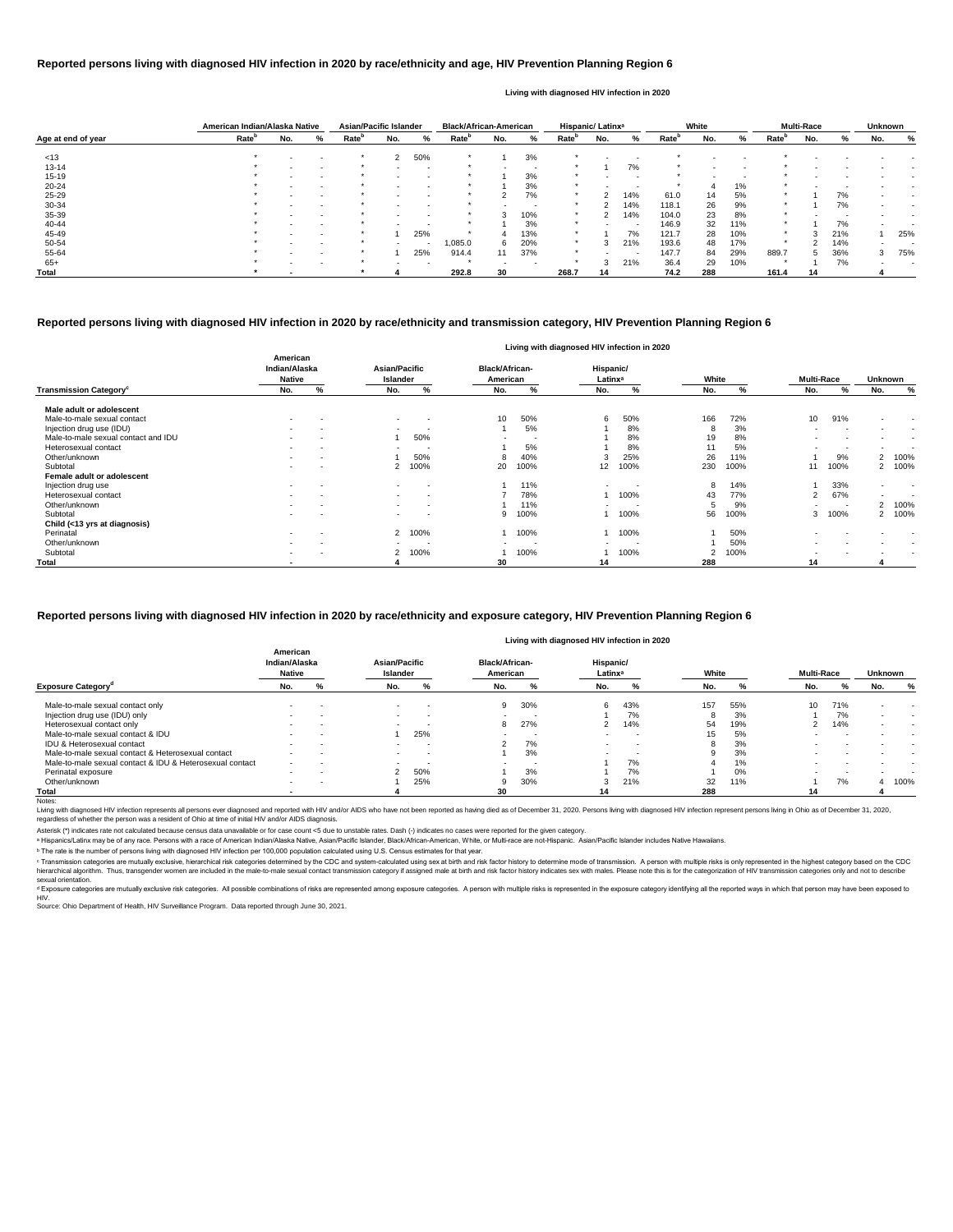#### **Trends in reported persons living with diagnosed HIV infection by year of diagnosis and selected characteristics, HIV Prevention Planning Region 6, 2016-2020**

**Living with Diagnosed HIV Infection**

|                                              |                   | 2016           |                          |                   | 2017           |                          |                   | 2018           |                          |                   | 2019                      |       |                   | 2020           |         |
|----------------------------------------------|-------------------|----------------|--------------------------|-------------------|----------------|--------------------------|-------------------|----------------|--------------------------|-------------------|---------------------------|-------|-------------------|----------------|---------|
| Characteristic                               | Rate <sup>a</sup> | No.            | %                        | Rate <sup>a</sup> | No.            | %                        | Rate <sup>a</sup> | No.            | %                        | Rate <sup>a</sup> | No.                       | %     | Rate <sup>a</sup> | No.            | %       |
| Sex at birth                                 |                   |                |                          |                   |                |                          |                   |                |                          |                   |                           |       |                   |                |         |
| Males                                        | 114.9             | 243            | 81%                      | 114.7             | 242            | 80%                      | 123.7             | 260            | 80%                      | 131.3             | 275                       | 80%   | 135.3             | 282            | 80%     |
| Females                                      | 26.9              | 57             | 19%                      | 28.8              | 61             | 20%                      | 31.4              | 66             | 20%                      | 32.9              | 69                        | 20%   | 34.5              | 72             | 20%     |
| Age at end of year                           |                   |                |                          |                   |                |                          |                   |                |                          |                   |                           |       |                   |                |         |
| <13                                          | $\ast$            | 2              | 1%                       |                   | $\overline{2}$ | $1\%$                    | $\ast$            | 2              | $1\%$                    |                   | 1                         | 1%    |                   | 3              | 1%      |
| $13 - 14$                                    | $\star$           |                |                          |                   |                |                          |                   |                |                          |                   | 1                         | $1\%$ |                   | -1             | $< 1\%$ |
| $15 - 19$                                    |                   |                |                          | $\star$           |                |                          | $\ast$            | -1             | 1%                       |                   | $\overline{2}$            | $1\%$ |                   | 1              | $< 1\%$ |
| 20-24                                        | 17.8              | 6              | 2%                       | 18.0              | 6              | 2%                       | 18.5              | 6              | 2%                       | 18.8              | 6                         | 2%    | 15.8              | 5              | 1%      |
| 25-29                                        | 65.4              | 17             | 6%                       | 84.1              | 22             | 7%                       | 91.2              | 24             | 7%                       | 84.9              | 22                        | 6%    | 74.6              | 19             | 5%      |
| 30-34                                        | 92.4              | 22             | 7%                       | 67.8              | 16             | 5%                       | 72.3              | 17             | 5%                       | 92.4              | 22                        | 6%    | 121.1             | 29             | 8%      |
| 35-39                                        | 96.8              | 23             | 8%                       | 112.1             | 27             | 9%                       | 106.9             | 26             | 8%                       | 120.8             | 29                        | 8%    | 118.2             | 28             | 8%      |
| 40-44                                        | 106.6             | 25             | 8%                       | 100.5             | 23             | 8%                       | 97.3              | 22             | 7%                       | 108.8             | 25                        | 7%    | 146.5             | 34             | 10%     |
| 45-49                                        | 163.2             | 43             | 14%                      | 172.1             | 45             | 15%                      | 178.1             | 46             | 14%                      | 175.6             | 44                        | 13%   | 156.2             | 38             | 11%     |
| 50-54                                        | 216.9             | 62             | 21%                      | 199.1             | 55             | 18%                      | 230.6             | 62             | 19%                      | 213.0             | 56                        | 16%   | 226.7             | 59             | 17%     |
| 55-64                                        | 135.3             | 83             | 28%                      | 139.8             | 86             | 28%                      | 157.5             | 96             | 29%                      | 171.0             | 103                       | 30%   | 174.9             | 104            | 29%     |
| $65+$                                        | 22.5              | 17             | 6%                       | 27.1              | 21             | 7%                       | 30.3              | 24             | 7%                       | 40.7              | 33                        | 10%   | 40.0              | 33             | $9\%$   |
| Race/Ethnicity <sup>b</sup>                  |                   |                |                          |                   |                |                          |                   |                |                          |                   |                           |       |                   |                |         |
| American Indian/Alaska Native                | $\star$           |                |                          |                   |                |                          |                   |                |                          |                   |                           |       |                   |                |         |
| Asian/Pacific Islander                       |                   | 2              | 1%                       |                   | 2              | $1\%$                    |                   | $\overline{c}$ | 1%                       |                   | $\overline{2}$            | 1%    |                   | 4              | 1%      |
| Black/African-American                       | 230.6             | 24             | 8%                       | 209.6             | 22             | 7%                       | 228.5             | 24             | 7%                       | 286.2             | 30                        | 9%    | 292.8             | 30             | 8%      |
| Hispanic/Latinx                              | 253.6             | 12             | 4%                       | 267.5             | 13             | 4%                       | 301.1             | 15             | 5%                       | 297.0             | 15                        | 4%    | 268.7             | 14             | 4%      |
| White                                        | 62.8              | 248            | 83%                      | 64.2              | 253            | 83%                      | 68.9              | 270            | 83%                      | 71.5              | 279                       | 81%   | 74.2              | 288            | 81%     |
| Multi-Race                                   | 124.3             | 10             | 3%                       | 110.8             | 9              | 3%                       | 132.8             | 11             | 3%                       | 165.1             | 14                        | 4%    | 161.4             | 14             | 4%      |
| Unknown                                      | ×                 | 4              | 1%                       | $\ast$            | 4              | $1\%$                    | $\ast$            | 4              | 1%                       |                   | 4                         | $1\%$ |                   | 4              | $1\%$   |
| Race/Ethnicity <sup>b</sup> and Sex at birth |                   |                |                          |                   |                |                          |                   |                |                          |                   |                           |       |                   |                |         |
| American Indian/Alaska Native Males          |                   |                |                          |                   |                |                          |                   |                |                          |                   |                           |       |                   |                |         |
| American Indian/Alaska Native Females        |                   |                |                          |                   |                |                          |                   |                |                          |                   |                           |       |                   |                |         |
| Asian/Pacific Islander Males                 | $^{\star}$        | 2              | 1%                       | $\star$           | $\overline{2}$ | $1\%$                    | $\ast$            | $\overline{c}$ | 1%                       |                   | $\overline{2}$            | 1%    |                   | 4              | 1%      |
| Asian/Pacific Islander Females               |                   |                | $\overline{\phantom{a}}$ | $\star$           |                | $\overline{\phantom{a}}$ | $\star$           |                | $\overline{\phantom{a}}$ | $\star$           | $\overline{\phantom{a}}$  |       |                   |                |         |
| Black/African-American Males                 | 276.3             | 18             | 6%                       | 243.6             | 16             | 5%                       | 257.7             | 17             | 5%                       | 332.8             | 22                        | 6%    | 326.8             | 21             | 6%      |
| Black/African-American Females               | 154.2             | 6              | 2%                       | 152.7             | 6              | 2%                       | 179.1             | 7              | 2%                       | 206.6             | 8                         | 2%    | 235.5             | 9              | 3%      |
| Hispanic/Latino Males                        | 421.2             | 10             | 3%                       | 452.3             | 11             | 4%                       | 472.6             | 12             | 4%                       | 462.8             | 12                        | 3%    | 447.8             | 12             | $3\%$   |
| Hispanic/Latina Females                      | $\star$           | $\overline{2}$ | $1\%$                    | $\star$           | $\overline{2}$ | $1\%$                    | $\ast$            | 3              | 1%                       | $\star$           | $\ensuremath{\mathsf{3}}$ | $1\%$ | $^\star$          | 2              | 1%      |
| <b>White Males</b>                           | 103.5             | 203            | 68%                      | 104.3             | 204            | 67%                      | 112.1             | 218            | 67%                      | 116.7             | 226                       | 66%   | 120.4             | 232            | 66%     |
| <b>White Females</b>                         | 22.6              | 45             | 15%                      | 24.7              | 49             | 16%                      | 26.4              | 52             | 16%                      | 27.0              | 53                        | 15%   | 28.7              | 56             | 16%     |
| Multi-Race Males                             | 200.6             | 8              | 3%                       | 173.3             | 7              | 2%                       | 217.2             | 9              | 3%                       | 261.9             | 11                        | 3%    | 254.7             | 11             | $3%$    |
| Multi-Race Females                           |                   | $\overline{2}$ | 1%                       | ×                 | $\overline{c}$ | $1\%$                    |                   | 2              | 1%                       |                   | 3                         | 1%    |                   | 3              | 1%      |
| Unknown                                      | $\star$           | $\overline{4}$ | $1\%$                    | $^\star$          | 4              | $1\%$                    | $\star$           | $\overline{4}$ | 1%                       |                   | 4                         | $1\%$ |                   | $\overline{4}$ | 1%      |
| <b>Total</b>                                 | 70.9              | 300            |                          | 71.7              | 303            |                          | 77.5              | 326            |                          | 82.1              | 344                       |       | 84.9              | 354            |         |
| Notes:                                       |                   |                |                          |                   |                |                          |                   |                |                          |                   |                           |       |                   |                |         |

Living with diagnosed HIV infection by year (2016-2020) represents all persons ever diagnosed and reported with HIV and/or AIDS who have not been reported as having died as of December 31 of the corresponding year. Persons living with diagnosed HIV infection represent persons living in Ohio as of December 31 of the corresponding year, regardless of whether the person was a resident of Ohio at time of initial HIV and/or AIDS diagnosis.

Asterisk (\*) indicates rate not calculated for case count <5 due to unstable rates. Dash (-) indicates no cases were reported for the given category.

a The rate is the number of persons living with diagnosed HIV infection per 100,000 population calculated using U.S. Census estimates for that year.

**b** Hispanics/Latinx may be of any race. Persons with a race of American Indian/Alaska Native, Asian/Pacific Islander, Black/African-American, White, or Multi-race are not-Hispanic. Asian/Pacific Islander includes Native Hawaiians.